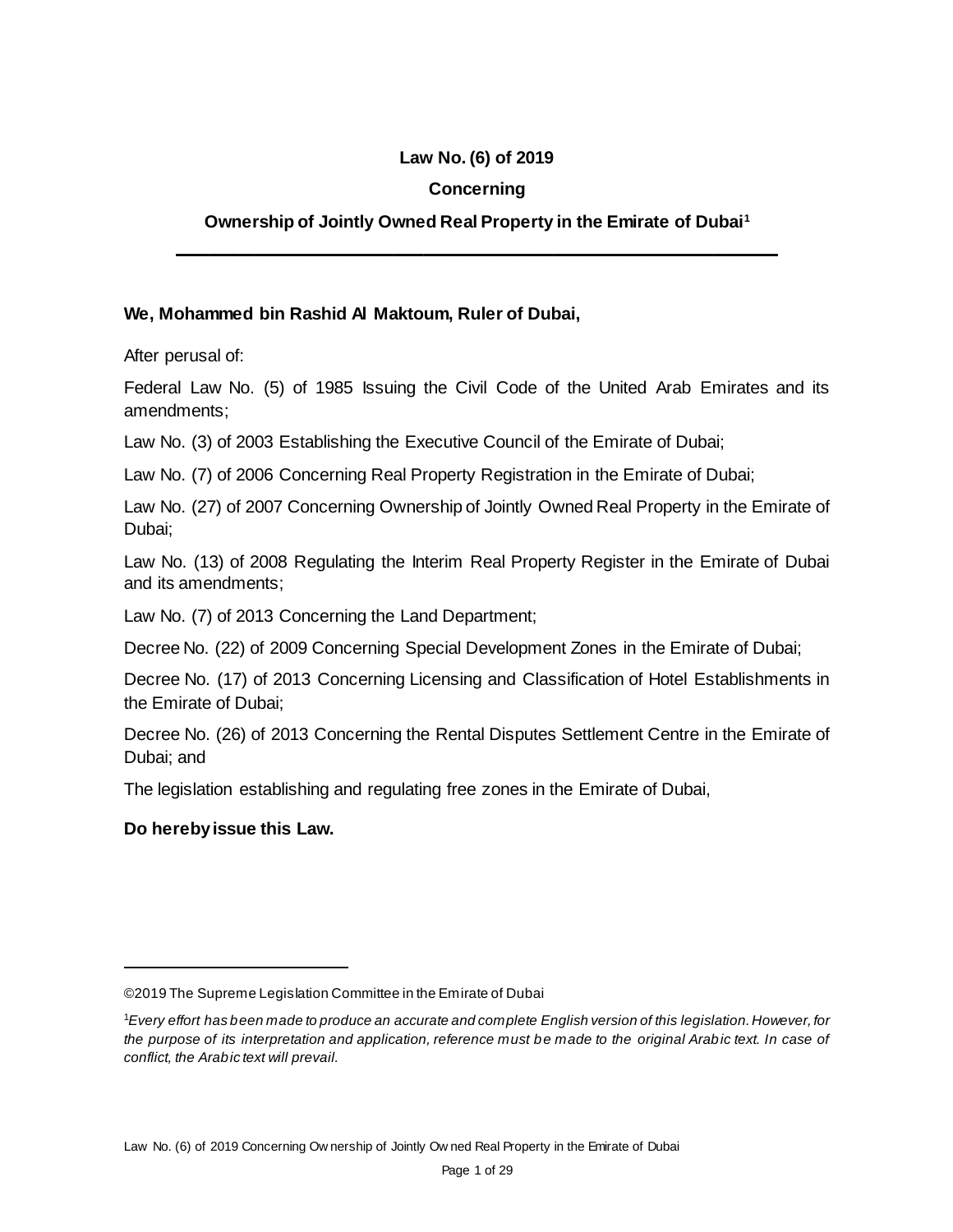# **Title of the Law Article (1)**

This Law will be cited as "Law No. (6) of 2019 Concerning Ownership of Jointly Owned Real Property in the Emirate of Dubai".

# **Definitions Article (2)**

The following words and expressions, wherever mentioned in this Law, will have the meaning indicated opposite each of them unless the context implies otherwise:

| Emirate:                          | The Emirate of Dubai.                                                                                                                                                                                                                                   |
|-----------------------------------|---------------------------------------------------------------------------------------------------------------------------------------------------------------------------------------------------------------------------------------------------------|
| Government:                       | The Government of Dubai.                                                                                                                                                                                                                                |
| <b>Executive Council:</b>         | The Executive Council of the Emirate of Dubai.                                                                                                                                                                                                          |
| DLD:                              | The Land Department.                                                                                                                                                                                                                                    |
| RERA:                             | The Real Estate Regulatory Agency.                                                                                                                                                                                                                      |
| RDSC:                             | The Rental Disputes Settlement Centre in the Emirate.                                                                                                                                                                                                   |
| <b>Competent Authority:</b>       | The authority in charge of issuing building permits and approving<br>community plans in the Emirate.                                                                                                                                                    |
| Director General:                 | The director general of the DLD.                                                                                                                                                                                                                        |
| CEO:                              | The chief executive officer of RERA.                                                                                                                                                                                                                    |
| <b>Real Property</b><br>Register: | The register regulated pursuant to the above-mentioned Law No.<br>$(7)$ of 2006.                                                                                                                                                                        |
| Master Developer:                 | A Person who is licensed to conduct Real Property development<br>business in the Emirate and to dispose of Real Property units to<br>others, and who is classified as a master developer in accordance<br>with the legislation in force in the Emirate. |
| Sub-developer:                    | A person who is licensed to conduct Real Property development<br>business in the Emirate and to dispose of Real Property units to<br>others; who is granted by a Master Developer the right to develop                                                  |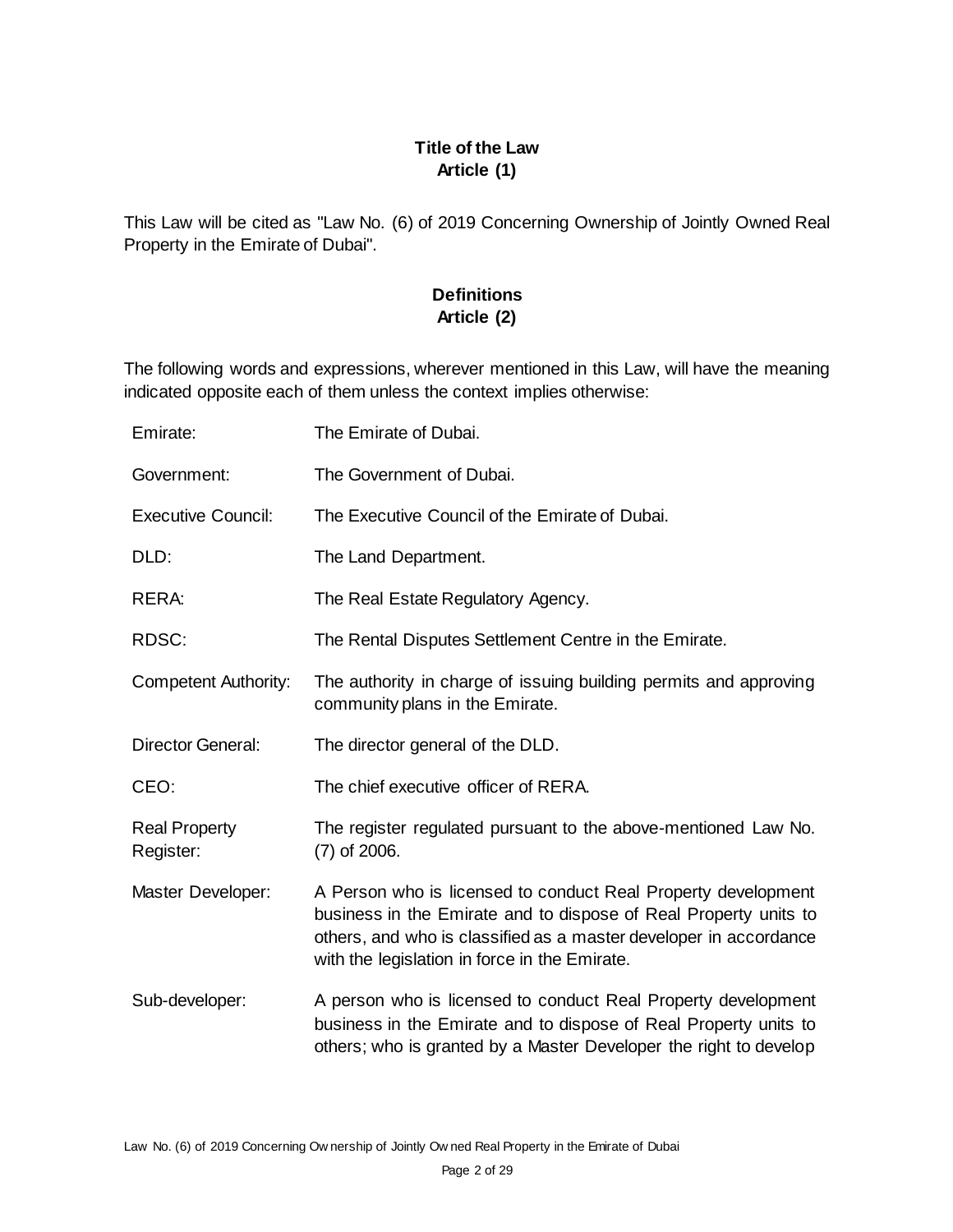part of a Master Project, in accordance with the provisions of a Master Community Declaration; and who is classified as a subdeveloper in accordance with the legislation in force in the Emirate.

- Developer: A Master Developer or a Sub-Developer.
- Master Project: A project which involves developing vacant land, constructing infrastructure and common service facilities thereon, subdividing that land for the purpose of sale, and constructing residential, commercial, or mixed-use multi-storey buildings or compounds; and which is classified by RERA as a master project in accordance with the relevant criteria approved by the Director General.
- Jointly Owned Real Property: A building, including the parts and appurtenances allocated for common use, and the land on which that building is constructed; or land which is subdivided into Units or land plots intended for individual ownership.
- Major Project: Any Jointly Owned Real Property designated as a major project in accordance with the relevant criteria approved by the Director General.
- Hotel Project: Any Real Property whose Units are intended for joint ownership, and which is licenced for use as a Hotel Establishment by the Competent Authority. This includes hotels, hotel villas, hotel apartments, and hotel rooms.
- Unit: A flat, shop, office, warehouse, floor, whole or part of a land plot, town house, or independent house that constitutes part of Jointly Owned Real Property and is intended for residential, commercial, industrial, or any other use.
- Master Plan: A set of plans and design and engineering drawings of a Master Project which are prepared by the Master Developer and approved by the DLD and the Competent Authority.
- Site Plan: A map prepared by the Developer, and approved by the DLD and the Competent Authority, which delineates the boundaries of a building in Jointly Owned Real Property.
- Plans: These include Master Plans and Site Plans.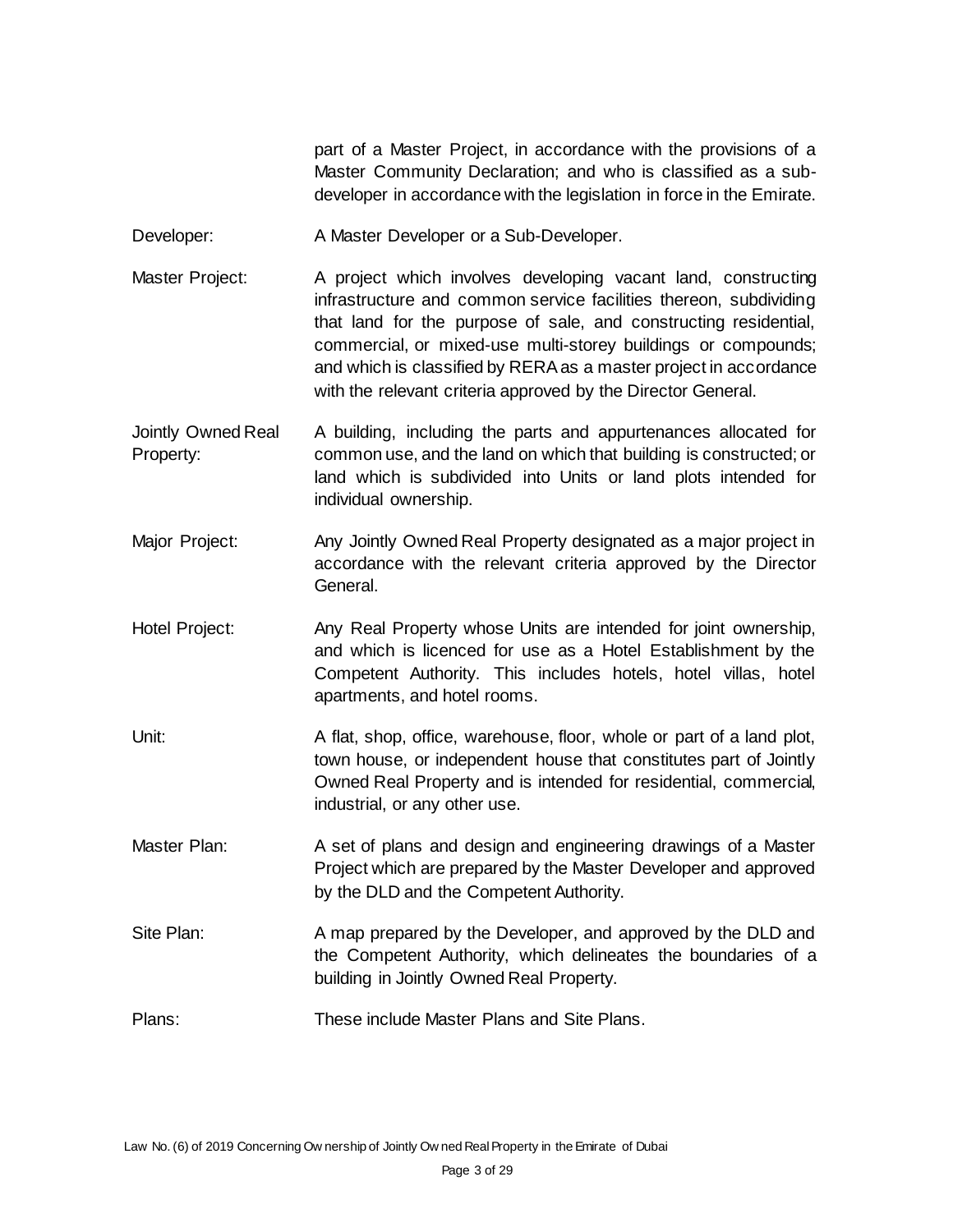- Common Facilities: The areas and spaces demarcated on a Master Plan as common facilities which are owned by the Developer, subject to ownership limitations, and are designated for common use and for serving the Master Project. This includes gardens, landscape areas, fountains, streets, ponds, swimming pools, playgrounds, public areas, public car parks, pedestrian walkways, beaches, and other facilities.
- Common Parts: The parts of Jointly Owned Real Property, as shown on the Site Plan, designated for common use by the Owners and Occupants of Units.
- Designated Common Parts: The Jointly Owned Real Property parts, connections, fittings, equipment, or facilities designated for exclusive use by certain Owners rather than others.
- Developer-owned Areas: The areas and spaces, other than Common Facilities and Common Parts, that are specified on a Master Plan or a Site Plan, owned by the Developer, and designated by him for private, commercial, or investment use.
- Owner: A Person registered in the Real Property Register as an Owner of a Unit, including the holder of a usufruct or long-term lease right pursuant to the above-mentioned Law No. (7) of 2006; or a Developer in respect of unsold Units.
- Master Community Declaration: The conditions and provisions governing the development and operation of a Master Project and the Jointly Owned Real Property and Common Facilities therein, including the planning and construction standards of the Master Community.
- **Building** Management Regulation: A document prepared in accordance with the relevant bylaws issued by the DLD, and entered in the Jointly Owned Real Property Register, which states the procedures for maintenance of Common Parts, including equipment and services in any part of another building, and the percentages of contribution of Owners in the relevant costs.
- Owners Committee: A committee constituted from amongst Owners in accordance with the provisions of this Law.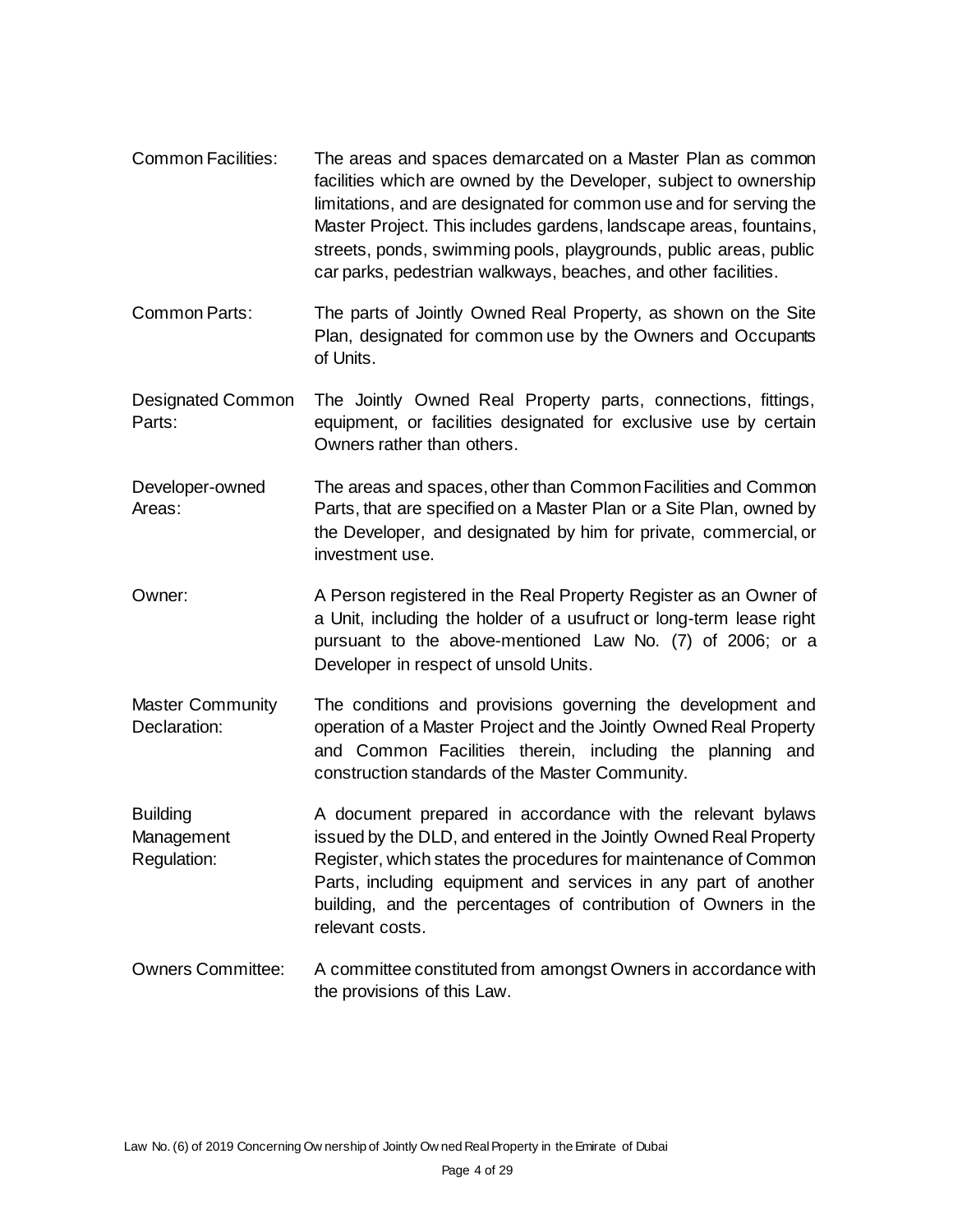| Statute: | The rules and provisions governing an Owners Committee, which     |
|----------|-------------------------------------------------------------------|
|          | are established and approved in accordance with the provisions of |
|          | this Law.                                                         |

- Service Charges: The annual charges collected from Owners to cover the cost of management, operation, maintenance, and repair of Jointly Owned Real Property.
- Usage Charges: The annual charges collected from Owners or Sub-developers in return for the management, operation, maintenance, and repair of Common Facilities.
- Occupant: Any person using a Unit for its intended purposes, including an Owner, a tenant, or any other person authorised by the Owner to use the Unit.
- Management Company: A sole proprietorship or a company recognised by RERA and specialised in managing Common Facilities, Jointly Owned Real Property, or Common Parts, as the case may be.
- Hotel Project Management Company: A sole proprietorship or a company recognised by RERA and specialised in managing Hotel Projects and their Common Parts in accordance with the provisions of this Law.
- Management Entity: An entity in charge of managing Common Facilities, Jointly Owned Real Property, or Common Parts in accordance with the provisions of this Law. This includes Developers, Management Companies, or Hotel Project Management Companies, as the case may be.
- Utility Services: These include water connection or supply; gas connection or supply; electricity; air conditioning; telephone; computer, television, and telecommunication cables; sewerage; rain water drainage; garbage and waste removal or disposal; mail, parcel, or cargo delivery; and horticulture and agriculture services, as well as any systems or services intended for improving Common Facilities or Common Parts.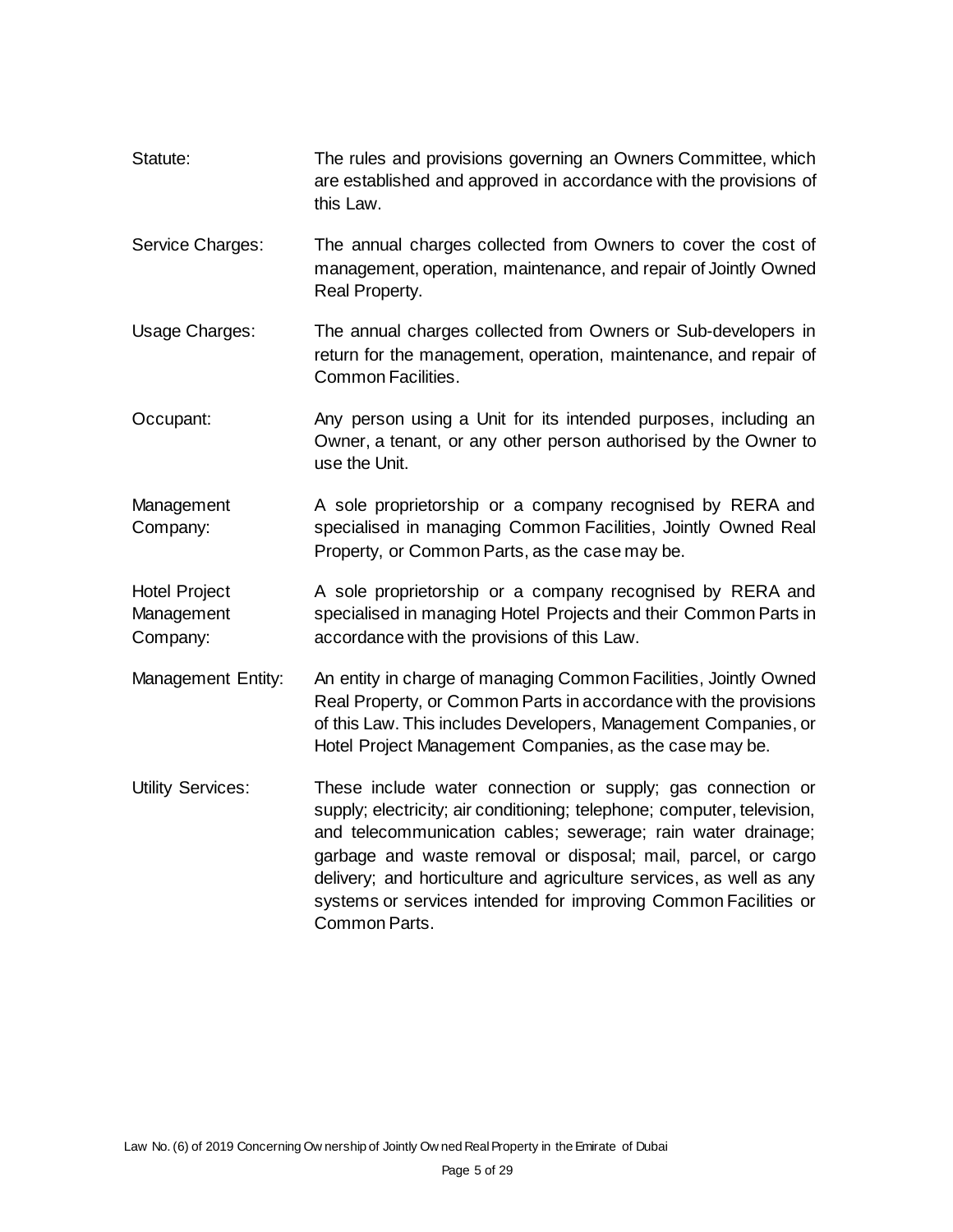### **Scope of Application Article (3)**

The provisions of this Law will apply to all Master Projects and Jointly Owned Real Property in the Emirate, including those in Special Development Zones and in free zones.

#### **Jointly Owned Real Property Register Article (4)**

- a. The DLD will maintain a special register of Jointly Owned Real Property, which contains the following:
	- 1. details of the land plots owned by Developers on which Jointly Owned Real Property are to be constructed;
	- 2. details of Units that are intended for individual ownership in Jointly Owned Real Property and sold by Developers, and names of Owners of these Units;
	- 3. details of members of Owners Committees;
	- 4. Building Management Regulations;
	- 5. Plans;
	- 6. details of Management Entities;
	- 7. the contracts for management of Jointly Owned Real Property or Common Parts;
	- 8. statement of the total area of Common Parts and Designated Common Parts, and its ratio to the total area of Units in Jointly Owned Real Property; and
	- 9. details of Developer-owned Areas in Jointly Owned Real Property.
- b. Upon the request of concerned parties, the DLD will issue the certificates, deeds, or other documents related to Units or Jointly Owned Real Property based on the information in the register referred to in paragraph (a) of this Article. Any interested party will have the right to access that register.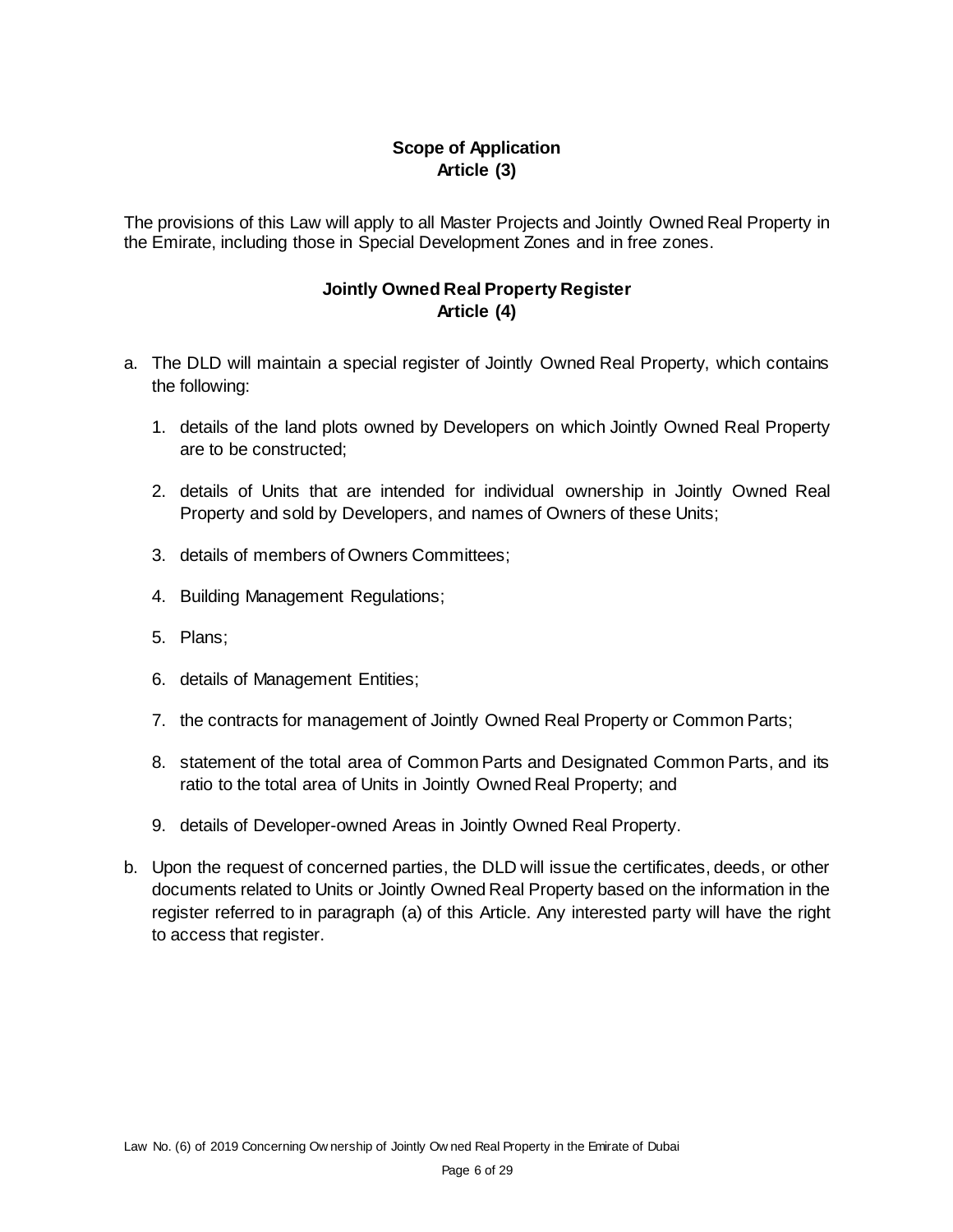## **Ownership Rules Article (5)**

The rules and conditions stipulated in the above-mentioned Law No. (7) of 2006 will apply to the ownership of Jointly Owned Real Property.

### **Jointly Owned Real Property Title Deeds Article (6)**

- a. The Plans, Master Community Declaration, Statute, and Building Management Regulation will constitute part of the title deed of Jointly Owned Real Property. The DLD will maintain an original copy of each of these documents.
- b. An Occupant will be under an obligation towards the Developer, the Owner, the Occupants of other Units, and the Owners Committee to comply with the Master Community Declaration, Statute, and Building Management Regulation to the extent that their provisions apply to that Occupant.
- c. A Developer must, upon completing the construction of the Jointly Owned Real Property and obtaining a completion certificate from the Competent Authority, file the documents referred to in paragraph (a) of this Article with the DLD within sixty (60) days from the date of issue of the completion certificate. The DLD may extend this time limit for a period not exceeding thirty (30) days, provided that the Developer provides valid reasons for the extension that are acceptable to the DLD.
- d. The Developer's obligation under paragraph (c) of this Article does not include filing the Building Management Regulation where it is prepared by RERA.
- e. Where the Developer fails to submit the documents referred to in paragraph (a) of this Article within the time limit stated in paragraph (c) thereof, the DLD may request any entity, as it deems appropriate, to file and maintain these documents with the DLD; in which case, the Developer will be held liable for all the expenses and costs incurred in this regard.
- f. The DLD will issue and update the maps of Common Parts, Designated Common Parts, and Common Facilities in accordance with the provisions of this Law.

# **Components of Common Parts Article (7)**

a. The Common Parts of a building include, without limitation, the following: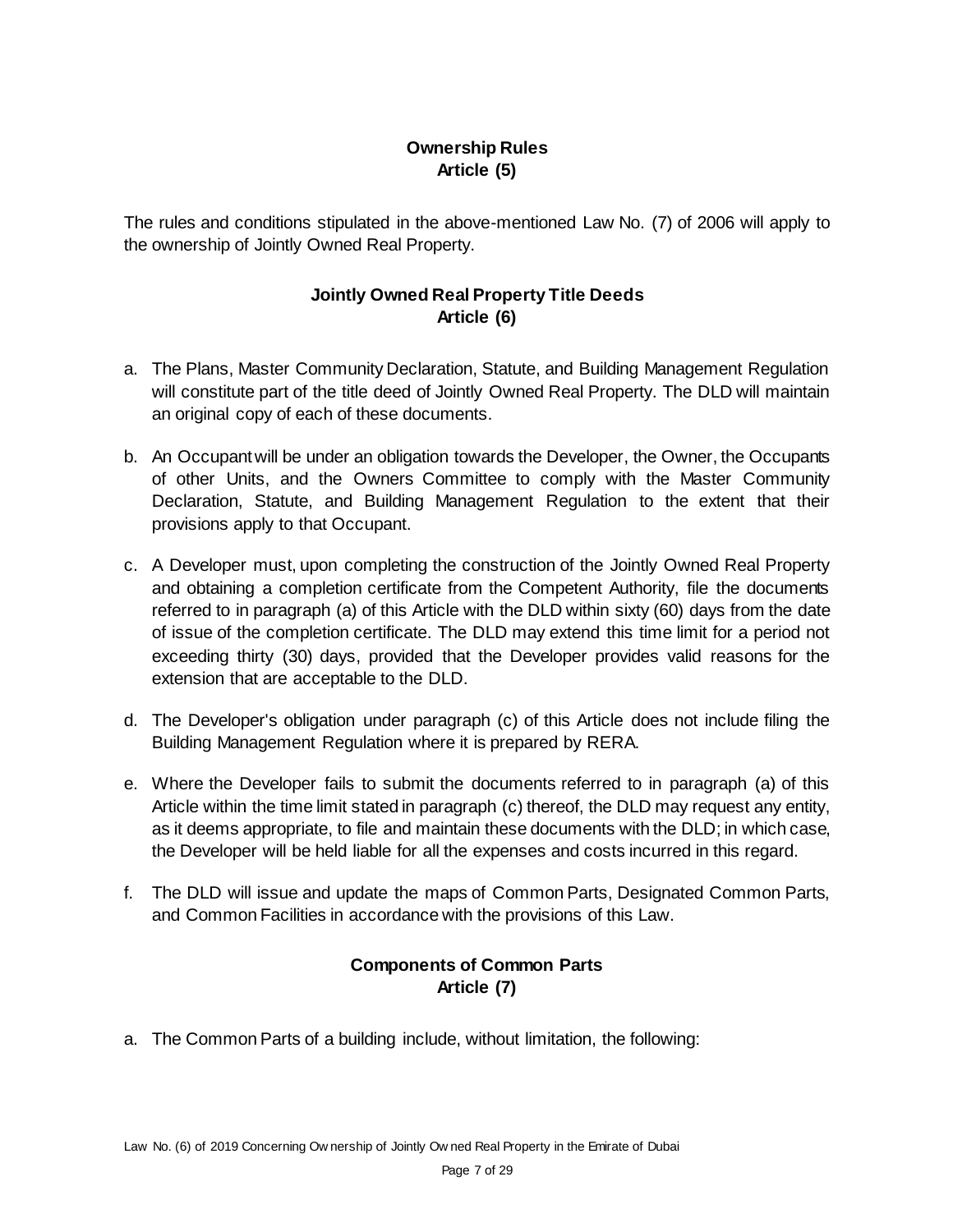- 1. the structural components of the Jointly Owned Real Property, including the main supports, foundations, columns, structural walls, ceilings, ceiling joists, staircases, stairwells, façades, and roofs;
- 2. unless otherwise indicated on the Site Plan, thresholds; halls; parking aisles; entrances; emergency exits; and windows in external walls;
- 3. unless otherwise indicated on the Site Plan, watchmen rooms; recreational facilities and equipment; swimming pools; gardens; storage facilities; offices; and car parks designated for use by the Management Entity, the Owners Committee, or visitors;
- 4. equipment and systems of main utilities, including electricity generators; lighting systems; gas, cold and hot water, and heating and cooling systems and equipment; air conditioning systems; and waste collection and treatment facilities;
- 5. elevators, tanks, pipes, generators, chimneys, ventilation fans and ducts, air compressor units, and mechanical ventilation systems;
- 6. water mains; sewer pipes; gas pipes and chimneys; and electrical and telecommunications towers, wiring, and conduits serving the Owners of more than one (1) Unit;
- 7. equipment used for measuring the provision or supply of Utility Services;
- 8. any other parts outside the boundaries of Units which are necessary or required for the existence, maintenance, sustainability, safety, or operation of the Jointly Owned Real Property; and
- 9. any other Common Parts indicated on the Site Plan.
- b. The Common Parts of a land plot include, without limitation, the following:
	- 1. roads, roundabouts, intersections, pathways, pavement edges, median strips, viaducts, drainage systems, and all related structures;
	- 2. unless otherwise indicated on the Site Plan, lakes; ponds; canals; parks; fountains; water features; and other waterways, including all equipment related thereto;
	- 3. unless otherwise indicated on the Site Plan, landscape areas; public areas; playgrounds; rest areas; and car parks designated for use by the Management Entity, the Owners Committee, or visitors;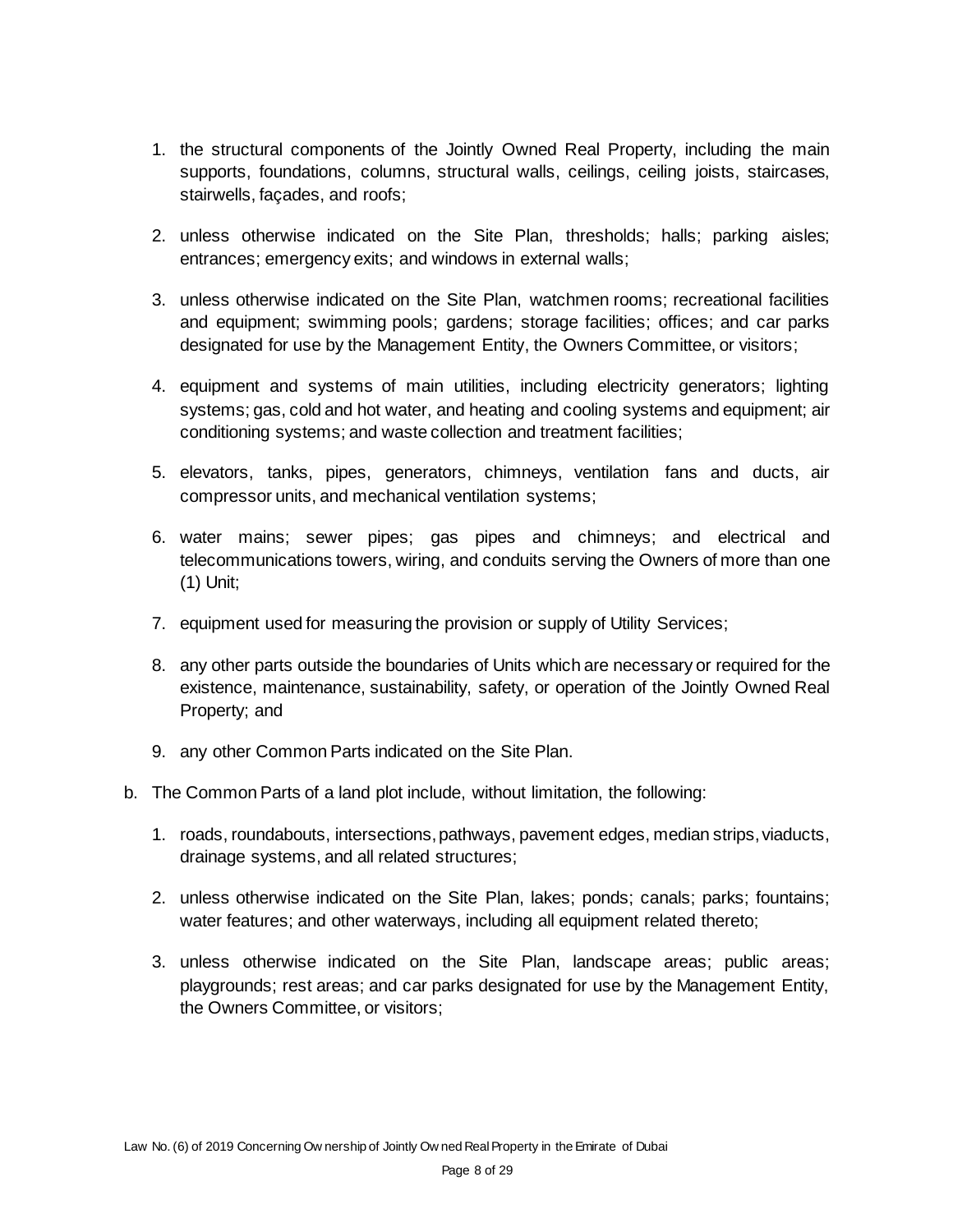- 4. the wires, cables, pipes, drains, ducts, machinery, and equipment used to supply Units or Common Parts with various services;
- 5. equipment used for measuring the provision or supply of Utility Services; and
- 6. any other Common Parts indicated on the Site Plan.

#### **Developer-owned Areas Article (8)**

When obtaining the approval of a Master Plan or Site Plan for the first time, the Developer may, subject to the approval of the DLD and the Competent Authority, designate areas owned by the Developer on the Master Plan or Site Plan for private, commercial, or investment use. This approval may only be granted, and the Developer-owned areas may only be used, subject to the provisions of the Master Community Declaration and the rights of Owners.

# **Unit Components Article (9)**

- a. Unless otherwise indicated on the Site Plan, each Unit in a building or part of a building includes, without limitation, the following:
	- 1. floors and flooring materials and components down to the base of the joists, and other structures supporting the floor of the Unit;
	- 2. plaster ceilings and all other types of ceilings, additions that form part of the interior of the Unit, spaces between such ceilings, ceilings above the support walls and structures inside the Unit, and walls separating the Unit from other parts of the Jointly Owned Real Property or any adjacent Units or Common Parts;
	- 3. the internal area, non-support internal walls, and surrounding walls of the Unit;
	- 4. windows, glass, fixtures that form part of the internal windows, lighting systems, doors, door frames, and all equipment and fixtures serving the Unit;
	- 5. bathrooms and other integral parts of the Unit, such as balconies and other ancillary parts allocated to the Owner;
	- 6. facilities attached or allocated to the Unit, such as gardens, car parks, storage rooms, or watchmen rooms, even if such facilities are not adjacent to the unit, provided that these facilities are attached to the Unit and their area is not included in the net area of the Unit;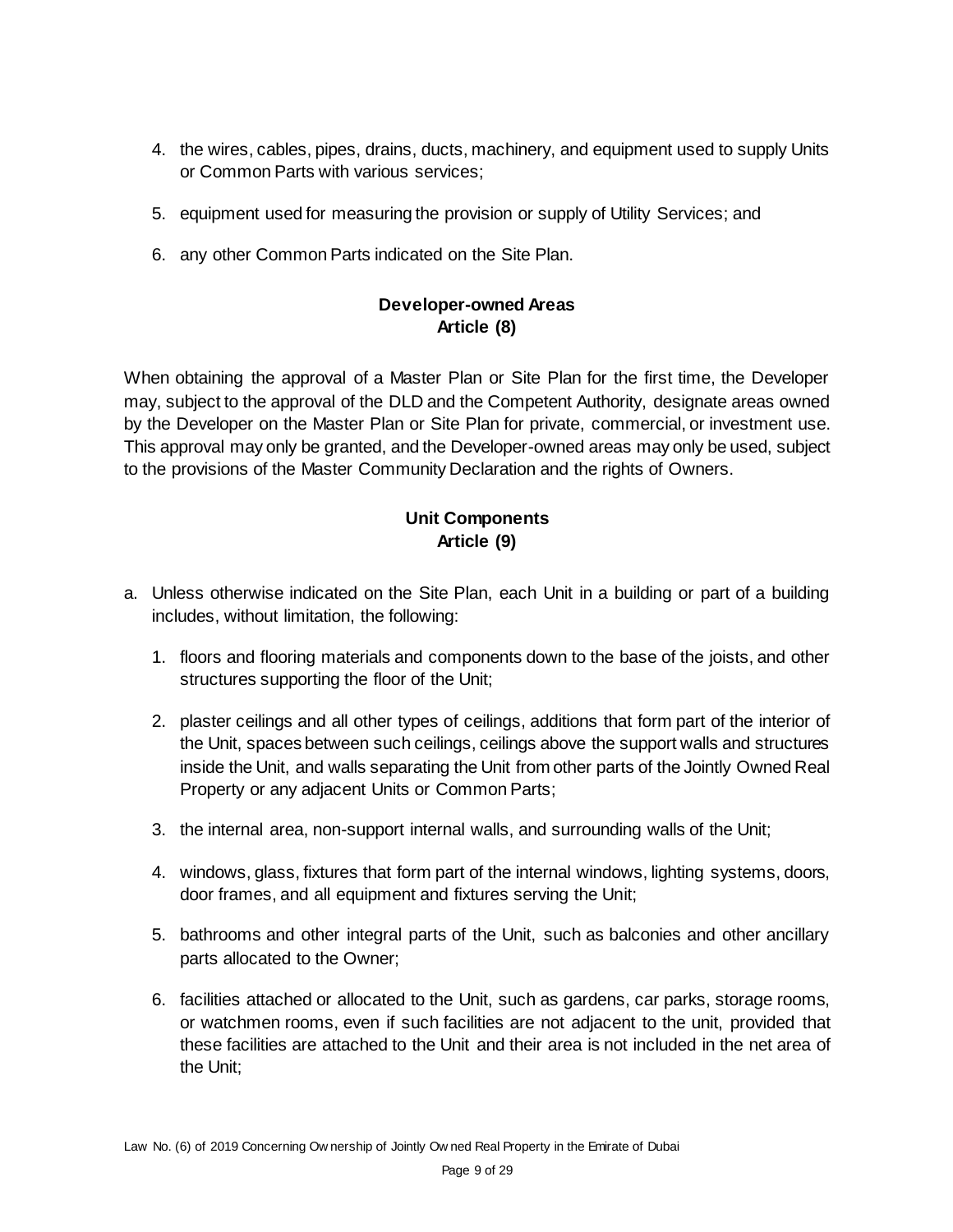- 7. internal connections serving the Unit;
- 8. fixtures and fittings installed by the Occupant;
- 9. additions, modifications, and improvements made to the Unit from time to time; and

10. any other components indicated on the Site Plan.

- b. For the purposes of application of the provisions of paragraph (a) of this Article, a Unit does not include the Utility Services therein which serve the Common Parts or any other Unit.
- c. Unless otherwise indicated on the Site Plan, each Unit in any Jointly Owned Real Property comprising land, rather than a building or part of a building, will include, without limitation, everything within the boundaries of the Unit other than the Utility Services that serve the Common Parts or any other Unit.
- d. Each Unit intended for individual ownership is entitled to the right of way in other Units or land plots, and in Common Parts.
- e. The dividing walls between two (2) adjacent Units will be shared by the Owners of both Units, provided that these walls are part of the Common Parts.

# **Car Parks designated for Units Article (10)**

- a. The car parks allocated or designated to a Unit under the legislation applicable by the Competent Authority will be deemed an integral part of the Unit, and may not be separated, or sold independently, from that Unit.
- b. A Developer must register Units and their designated car parks in the names of respective Owners in accordance with the relevant instructions issued by the Director General. In all events, a Unit may not be sold or disposed of without the car parks designated to it.
- c. An Owner may purchase additional car parks, provided that such car parks are in excess of those designated for all Units in the Jointly Owned Real Property under the legislation and instructions referred to in paragraphs (a) and (b) of this Article. The Director General may prescribe the cases in which Owners may purchase additional car parks.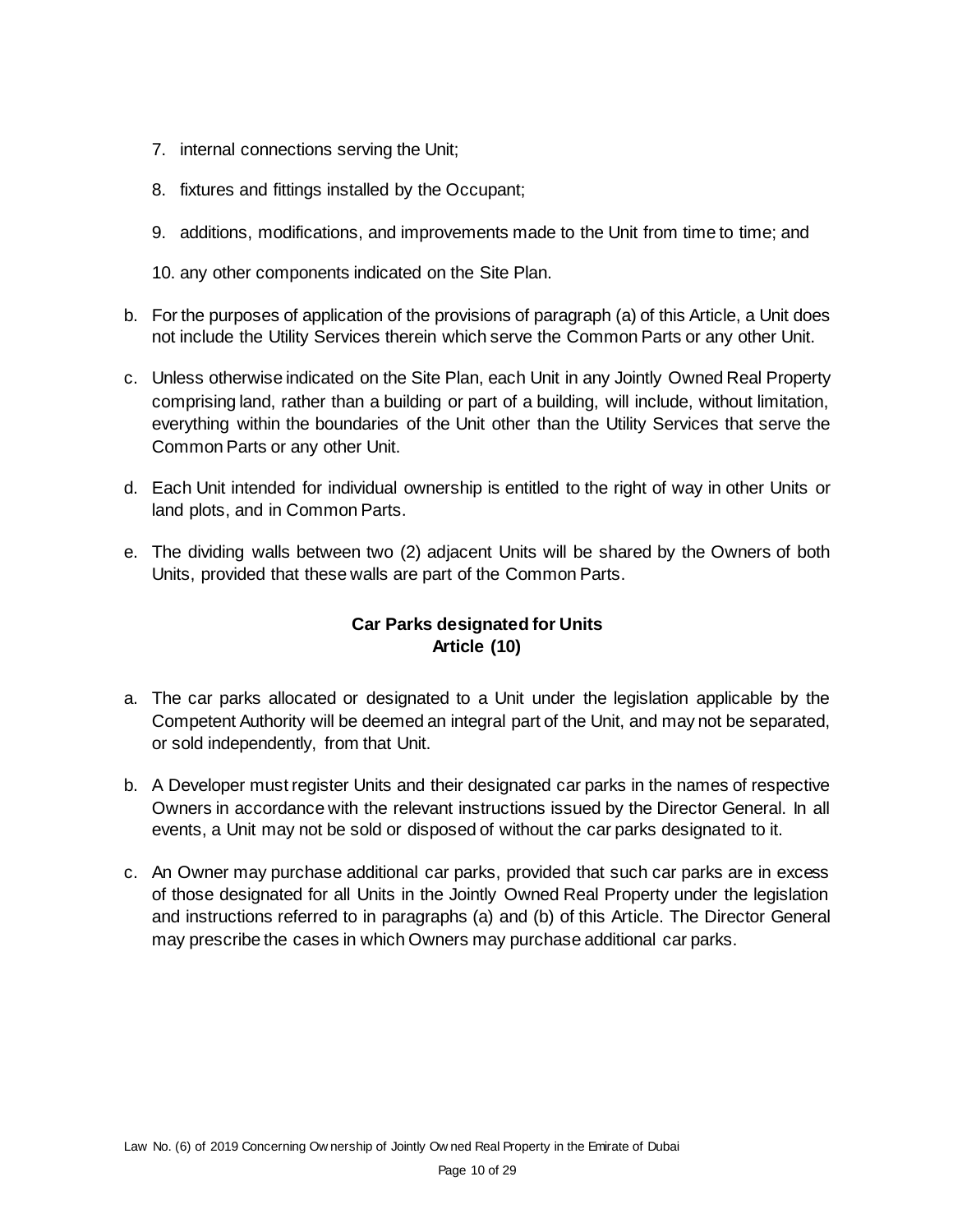# **Ownership of Interest in Common Parts Article (11)**

An Owner, or a Developer in respect of unsold Units, will own an undivided interest in Common Parts. This interest will be determined based on the ratio of the Unit area to the total area of the Jointly Owned Real Property.

# **Disposing of Jointly Owned Real Property Units Article (12)**

A Unit Owner may sell or dispose of his Unit in any legal manner, and may mortgage his Unit to any bank or financing institution licensed to operate in the Emirate.

### **Subdivision of Jointly Owned Units Article (13)**

A Unit jointly owned by two (2) or more Persons may not be subdivided amongst them unless that subdivision is permitted under the Master Community Declaration; the DLD approval is obtained; and the necessary licenses are granted by the Competent Authority.

# **Pre-emption Rights Article (14)**

- a. A co-owner of a Unit will have a pre-emption right to purchase another co-owner's share in the Unit if that share is offered for sale or disposition to a non-Owner. Where more than one (1) co-owner exercises this right, each of them will be entitled to purchase a share proportional to his existing share in the Unit.
- b. The pre-emption right prescribed under paragraph (a) of this Article will not be established in case of sale or disposition of the co-owner's share to any ascendants, descendants, spouse, relatives up to the fourth degree, or in-laws up to the second degree.

### **Exercise of Pre-emption Rights Article (15)**

a. A pre-emption right may not be divided and may only be exercised or waived in whole. In case of multiple co-owners, each of them may exercise his pre-emption right in proportion to his share in the relevant Unit; and if any of them waives his right, it will be transferred to the other co-owners in proportion to their existing shares.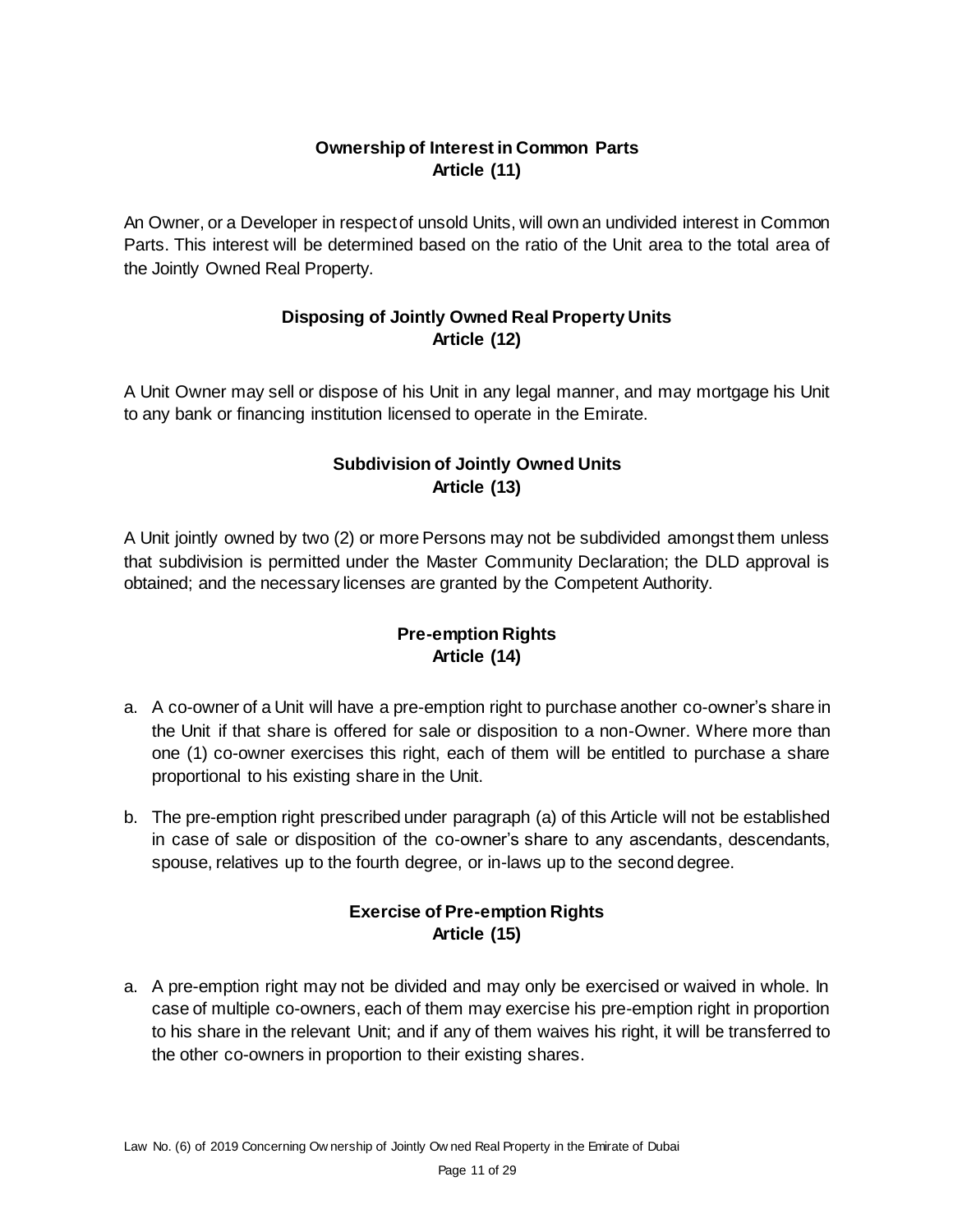- b. A pre-emption right will be forfeited if the co-owner offering to sell or dispose of his share serves on the other co-owners, through a notary public, a written notice that states the name and address of the third-party purchaser and the terms of sale, but none of these coowners agrees to such terms of sale within thirty (30) days from receipt of that notice.
- c. Where a co-owner agrees to purchase the offered share, he must notify his intention to the co-owner offering to sell or dispose of his share, through a notary public, within the notice period referred to in paragraph (b) of this Article; and must finalise the sale procedures with the DLD within no later than ten (10) working days from the date of expiry of that notice period.
- d. If it is proven that the sale made pursuant to this Article is concluded under terms that are more favourable to the purchaser than those mentioned in the notice sent to the co-owners having the pre-emption right, these co-owners may file, with the RDSC, claims against the seller for compensation for the damage they have sustained.

# **Leasing out Units Article (16)**

- a. An Owner may lease out his Unit, provided that he and the tenant remain under an obligation towards other Owners and Occupants, the Owners Committee, and the Management Entity to comply with the Statute, the Master Community Declaration, and the Building Management Regulation.
- b. Unless otherwise stipulated in the Unit lease agreement, the Owner will be liable to pay the Service Charges and Usage Charges. In all events, the Owner may not be discharged from his liability to pay the Service Charges and Usage Charges if the tenant fails to pay the same as prescribed under this Law.

# **Disposition of Common Parts and Common Facilities Article (17)**

a. In all events, Common Parts may neither be converted into private property; nor subdivided; nor disposed of in whole or in part, independently from the Units to which they pertain, without first obtaining the approval of the DLD and the Competent Authority. This applies even if the building to which the Common Parts belong is under construction. The Director General will issue a resolution prescribing the rules for using the proceeds generated from such a conversion, subdivision, or disposition.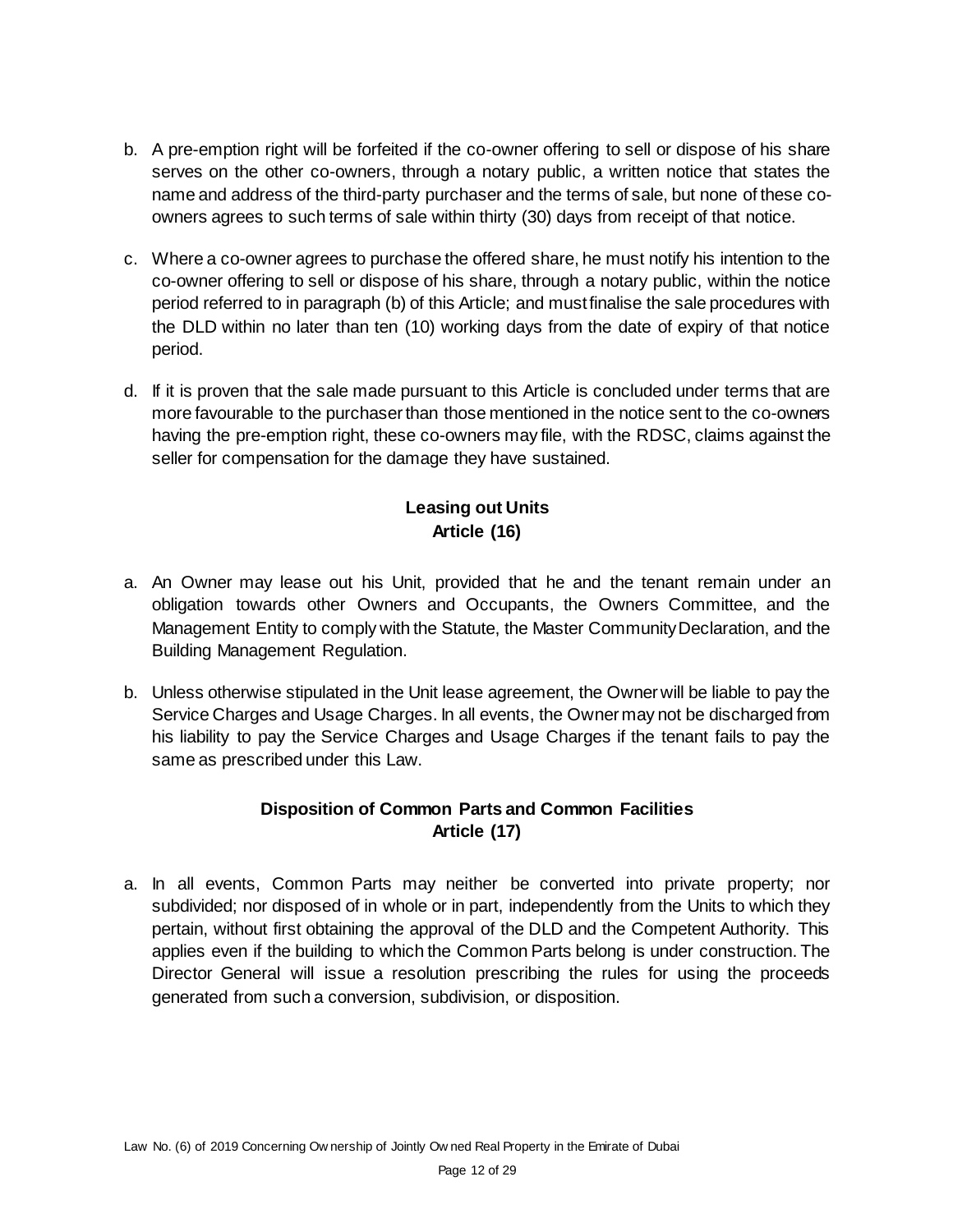b. Unless the relevant prior approvals of the DLD and the Competent Authority are obtained, it is prohibited to dispose of Common Facilities in any manner whatsoever; or utilise, alter, redesign, or shut down these facilities in a manner that restricts their use by Owners.

## **Management of Common Parts Article (18)**

a. For the purposes of management of Common Parts, Jointly Owned Real Property is classified into three (3) categories as follows:

#### 1. **Category 1: Major Projects**

Projects in this category will be determined in accordance with the criteria prescribed under the relevant resolution issued by the Director General. The Developer will be responsible for the management, operation, maintenance, and repair of Common Parts and Utility Services. A Major Project will have an Owners Committee constituted of members selected by RERA from amongst Owners residing in the Jointly Owned Real Property. The duties of the Owners Committee will be determined pursuant to the Statute and the rules and conditions prescribed under the relevant resolutions of the Director General.

#### 2. **Category 2: Hotel Projects**

These are projects wherein the management of Common Parts must be outsourced by the Developer to a Hotel Project Management Company in accordance with the relevant rules approved by the Director General. A Hotel Project will have an Owners Committee constituted of members selected by RERA if the Hotel Project Management Company expresses its wish that such a committee be constituted. This Owners Committee will not be authorised to participate in the management of the Hotel Project or its Common Parts.

### 3. **Category 3**: **Real Property Projects Other Than Major Projects and Hotel Projects**

These are Real Property projects other than those falling in Category 1 and Category 2, as referred to in this paragraph. The management of Common Parts in these projects will be undertaken by a specialised management company selected and contracted by RERA in accordance with the relevant rules and standards approved pursuant to the relevant resolution issued by the Director General. A Real Property project in this category will have an Owners Committee constituted of members appointed by RERA as prescribed under this Law.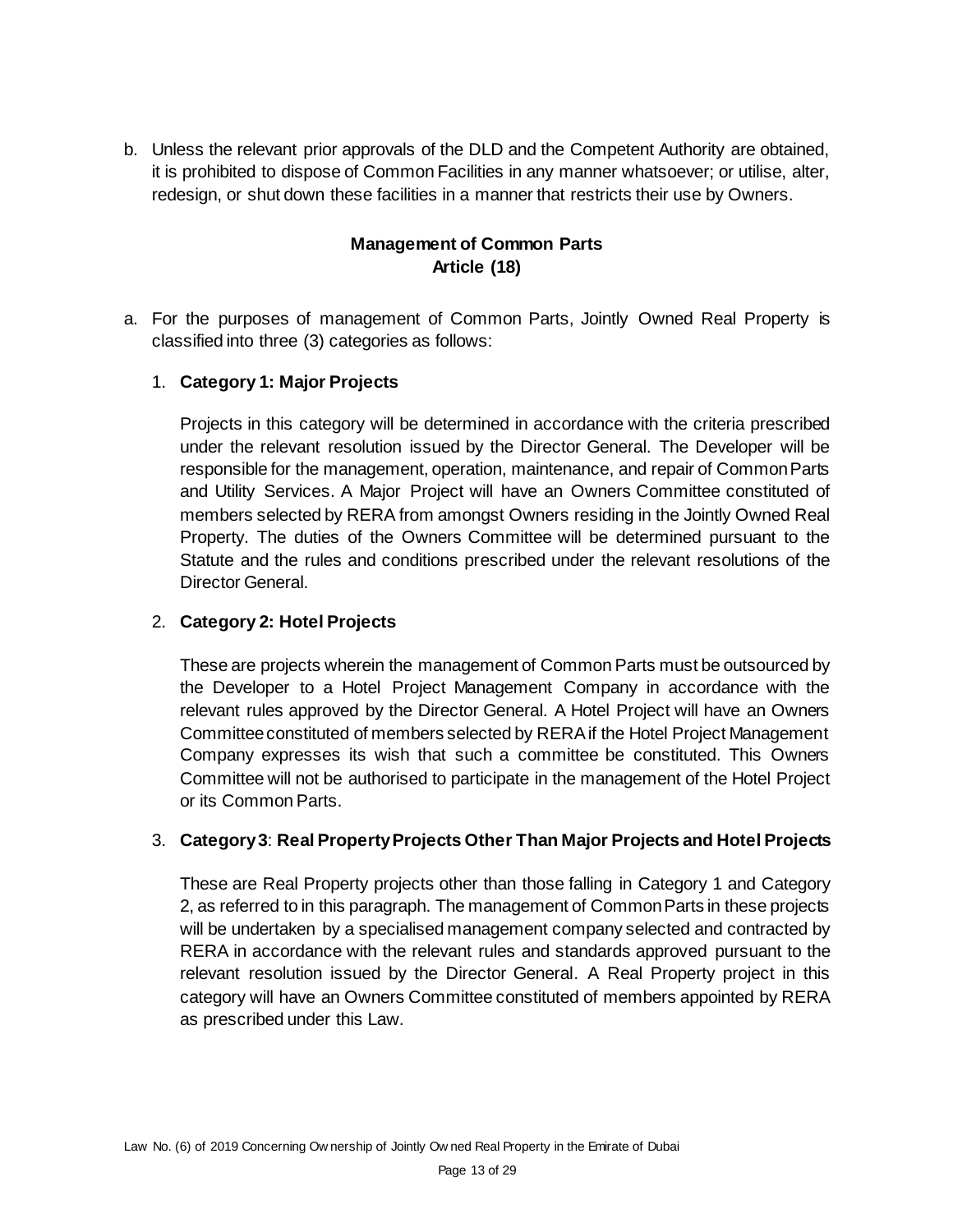- b. Where the Jointly Owned Real Property includes a project of Category 2 and a project of Category 3, as referred to in paragraph (a) of this Article, the Common Parts in that Jointly Owned Real Property will be outsourced to a Hotel Project Management Company. In this case, the Jointly Owned Real Property will have a single Owners Committee constituted of members appointed by RERA as prescribed under this Law.
- c. The Developer may outsource all or any of his duties, and delegate all or any of his responsibilities, under sub-paragraph (a)(1) of this Article to a Management Company in return for the fees, and subject to the conditions, agreed upon by both parties. This agreement must be approved by RERA.
- d. In case of absence of a Developer in a project that falls in Category 1 or Category 2, as stated in paragraph (a) of this Article, a Management Company will be appointed by RERA.

# **Management of Common Facilities Article (19)**

The Master Developer of a Master Project will undertake the management and maintenance of the Common Facilities in that project. The Master Developer must outsource such management and maintenance to a Management Company pursuant to a written agreement approved in advance by RERA.

### **Building Management Regulations Article (20)**

- a. A Developer will issue the Building Management Regulations of the Major Projects and Hotel Projects managed by that Developer. Building Management Regulations must be approved by RERA before making any legal disposition in respect of the Units comprising the Jointly Owned Real Property in the Major Project or Hotel Project in accordance with the provisions of this Law, the resolutions issued in pursuance hereof, and the Master Community Declaration.
- b. RERA will issue the Building Management Regulations of Jointly Owned Real Property other than the projects referred to in paragraph (a) of this Article, provided that such Jointly Owned Real Property has no Building Management Regulation. In this regard, RERA may engage any specialised company to assist it in drafting the Building Management Regulation.
- c. If a part of the Jointly Owned Real Property is developed in phases, the Building Management Regulation for that developed part must be issued.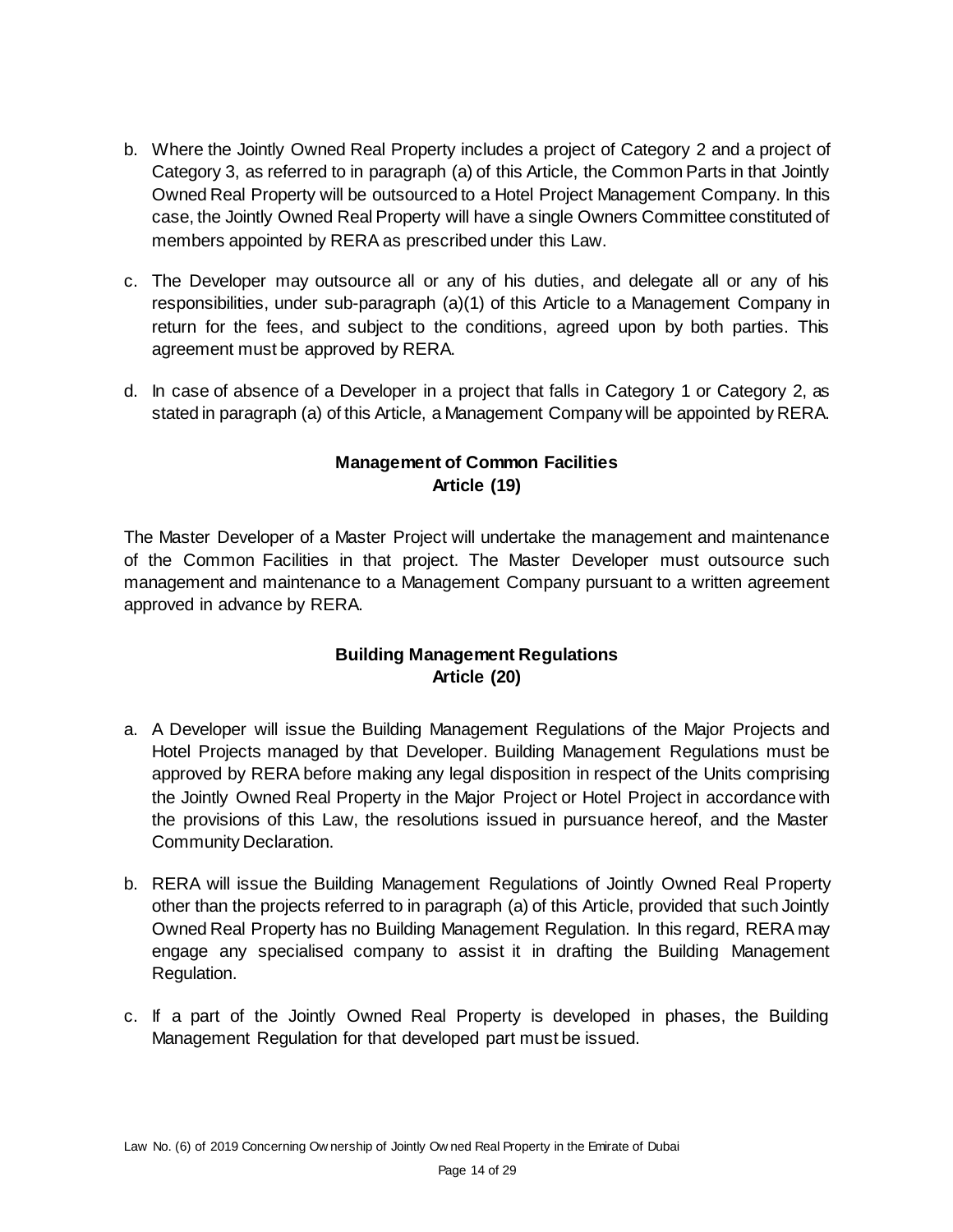# **Master Community Declarations Article (21)**

The Master Developer of a Master Project will issue the Master Community Declaration of that project before making any legal disposition in respect of the land, buildings, or Units of the project. The Master Community Declaration must be approved by RERA. Any amendment to that Master Community Declaration, affecting in any way the rights of purchasers, may not be made without first obtaining the relevant approval of RERA.

### **Owners Committees Article (22)**

- a. The Owners Committee of a Real Property project that falls in Category 1 or Category 3, as stated in paragraph (a) of Article (18) of this Law, will be constituted of a maximum of nine (9) members appointed by RERA, including the committee chairman and vice chairman.
- b. An Owners Committee will be constituted upon the registration of at least ten percent (10%) of the total Units of the Jointly Owned Real Property on the Real Property Register in the names of their respective Owners.
- c. A member of an Owners Committee must:
	- 1. be of full legal capacity;
	- 2. be an Owner residing in the Jointly Owned Real Property;
	- 3. be of good character and repute;
	- 4. pay the Service Charges and Usage Charges; and
	- 5. attend, and actively participate in, the meetings of the Owners Committee.
- d. A Developer may be a member of the Owners Committee only if he owns unsold Units in the Jointly Owned Real Property.
- e. An Owners Committee will elect from amongst its members the chairman of that committee, who will represent it before the Management Entity and RERA.
- f. The provisions and conditions stipulated in this Law, the resolutions issued in pursuance hereof, and the Statute will apply to Owners Committees.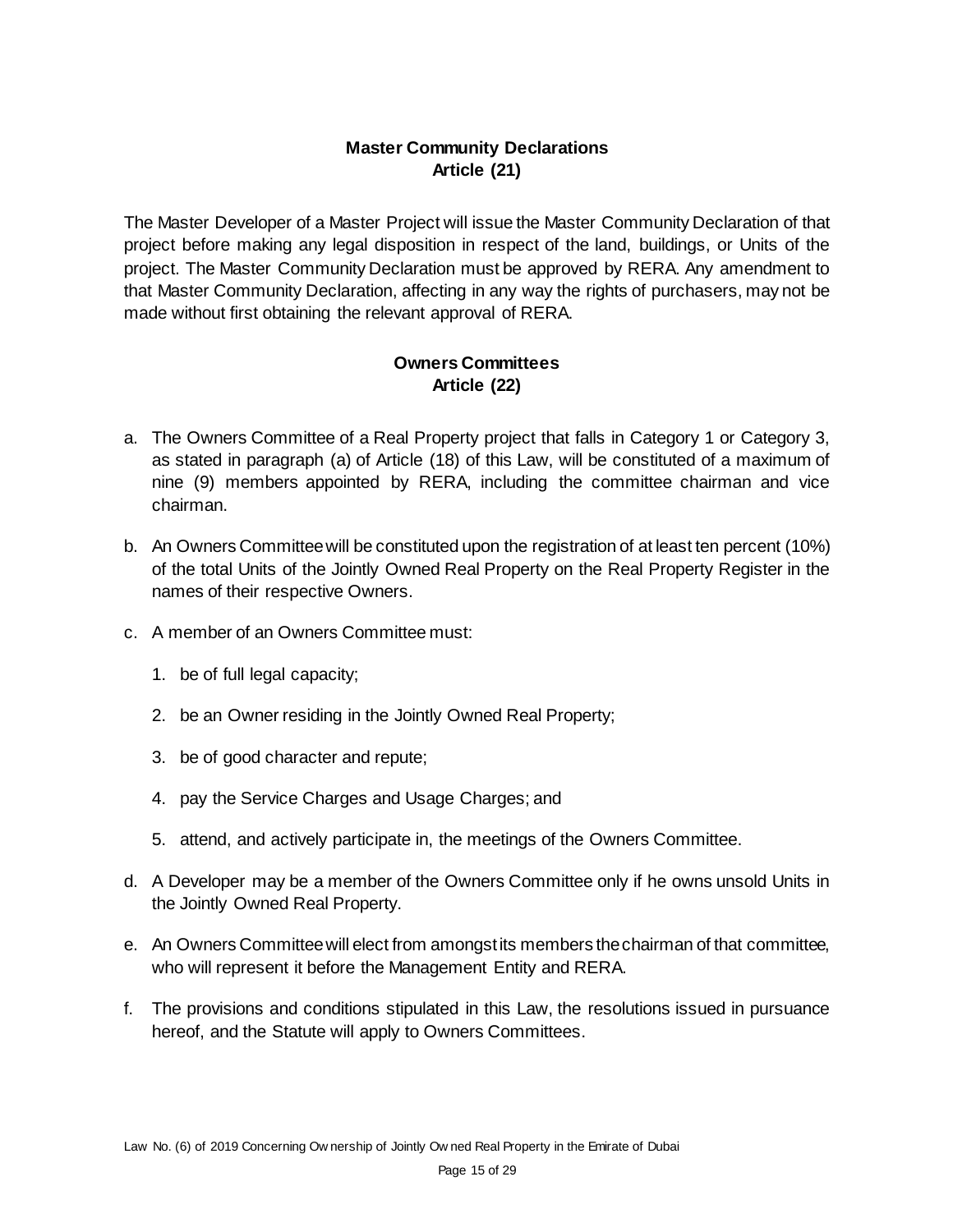- g. Subject to the provisions of this Law, RERA will issue Statutes.
- h. The membership of an Owner in the Owners Committee will be terminated if he ceases to meet any of the membership requirements stipulated in paragraph (c) of this Article, in which case RERA will appoint a replacement member who meets these requirements.
- i. RERA may, at any time, reconstitute an Owners Committee, provided that the new members meet the Owners Committee membership requirements.

# **Meetings of Owners Committees Article (23)**

- a. An Owners Committee will be regularly convened every three (3) months, i.e. four (4) times a year; and its first meeting will be convened within thirty (30) days from the date of its constitution. Meetings of the Owners Committee will be valid if attended by the majority of its members, provided that its chairman or vice chairman is in attendance.
- b. Where necessary, the Owners Committee may convene an extraordinary meeting, provided that it notifies RERA in advance of the date and time of this meeting and the reasons for convening the same.
- c. When voting on the resolutions and recommendations of the Owners Committee, each of its members will have one (1) vote, whether he owns one (1) Unit or multiple Units in the Jointly Owned Real Property. In the event of a tie, the chair of the meeting will have a casting vote.
- d. The Management Entity must designate a place for holding the Owners Committee meetings, and must appoint a rapporteur of the Owners Committee to prepare the reports and minutes of these meetings.

# **Duties of Owners Committees Article (24)**

An Owners Committee will exclusively:

- 1. verify that the Management Entity undertakes the management, operation, maintenance, and repair of the Common Parts in accordance with this Law, the resolutions issued in pursuance hereof, and the Building Management Regulation;
- 2. review, and provide the necessary recommendations on, the annual budgets for the maintenance of the Jointly Owned Real Property; and for this purpose, request the Jointly Owned Real Property financial reports;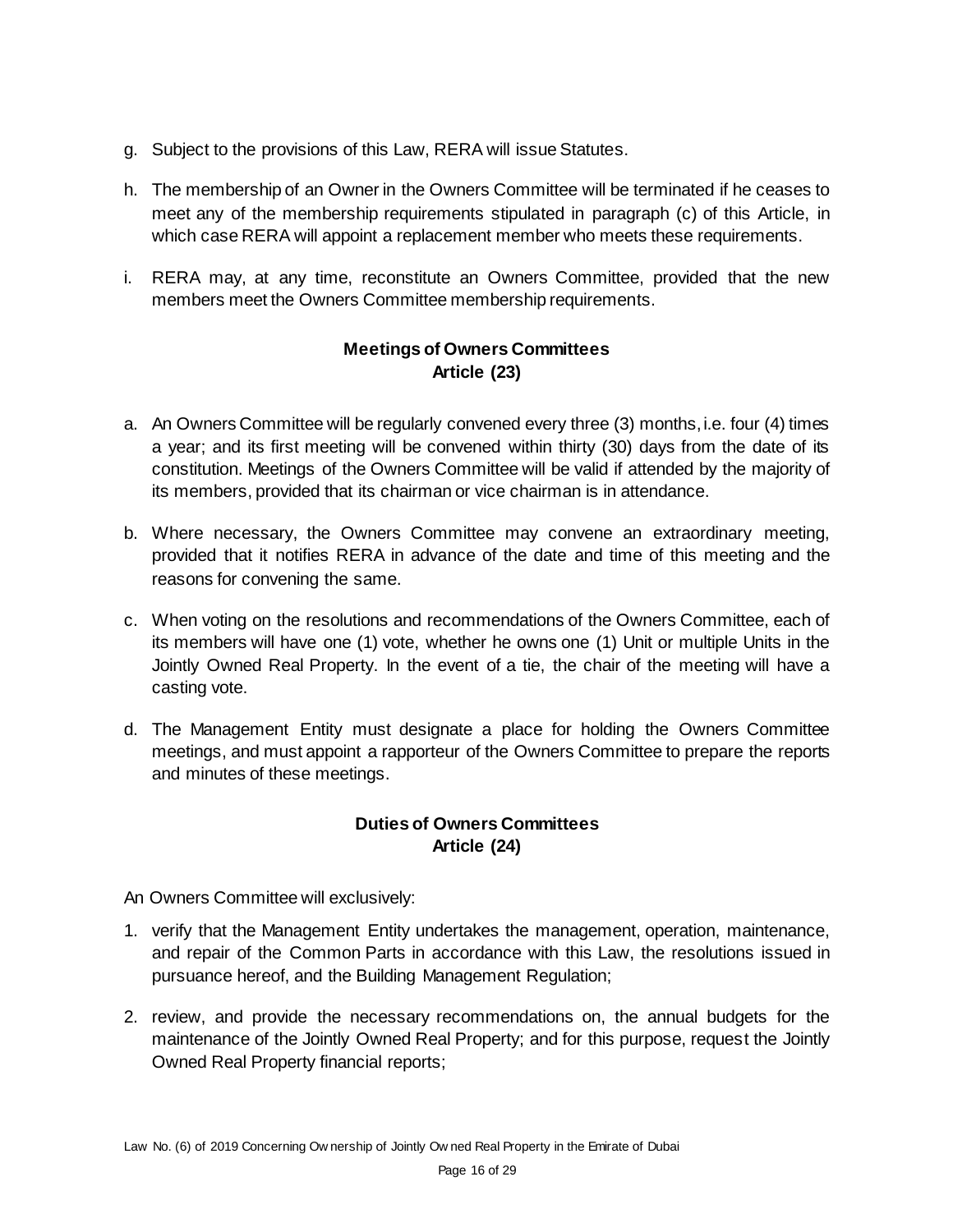- 3. discuss the obstacles and difficulties related to the management, operation, maintenance, and repair of Common Parts; and submit the necessary recommendations on the same to the Management Entity or RERA, as the case may be;
- 4. receive, and notify to the Management Entity, the complaints and suggestions submitted by Owners and Occupants in respect of the management, operation, maintenance, and repair of Common Parts; and submit these complaints and suggestions to RERA if the Management Entity fails to address them within fourteen (14) days from the date of being notified of the same;
- 5. request RERA to replace the Management Entity of any Real Property project that falls in Category 3, as stated in paragraph (a) of Article (18) of this Law; and provide appropriate advice to RERA on the selection and appointment of a new Management Entity;
- 6. notify the Management Entity or RERA of any defects in the structural parts of the Jointly Owned Real Property; or any damage to, or defect in, the Common Parts that requires urgent repair;
- 7. coordinate with RERA, the Management Entity, or the Competent Authority with respect to any safety, environmental, security, or other matter related to the Jointly Owned Real Property; and
- 8. submit to the Management Entity any proposals regarding the method of use of Common Parts; or regarding amendment of the Building Management Regulation, in which case the amendment must be approved by RERA.

# **Service Charges Article (25)**

- a. An Owner will pay to the Management Entity his share of the annual Service Charges to cover the Common Parts management, operation, maintenance, and repair expenses. This share will be calculated, using the relevant method approved by the Director General, based on ratio of the area of the Owner's Unit to the total area of the Jointly Owned Real Property. A Developer will pay his share of the annual Service Charges in respect of unsold Units, and in respect of the sold Units for which he undertakes, under the provisions of the sale contract or reservation agreement, to pay the Service Charges on behalf of the purchaser.
- b. For the purposes of application of paragraph (a) of this Article, the Owner's share of the Service Charges will be calculated based on the area of his Unit as recorded in the Real Property Register.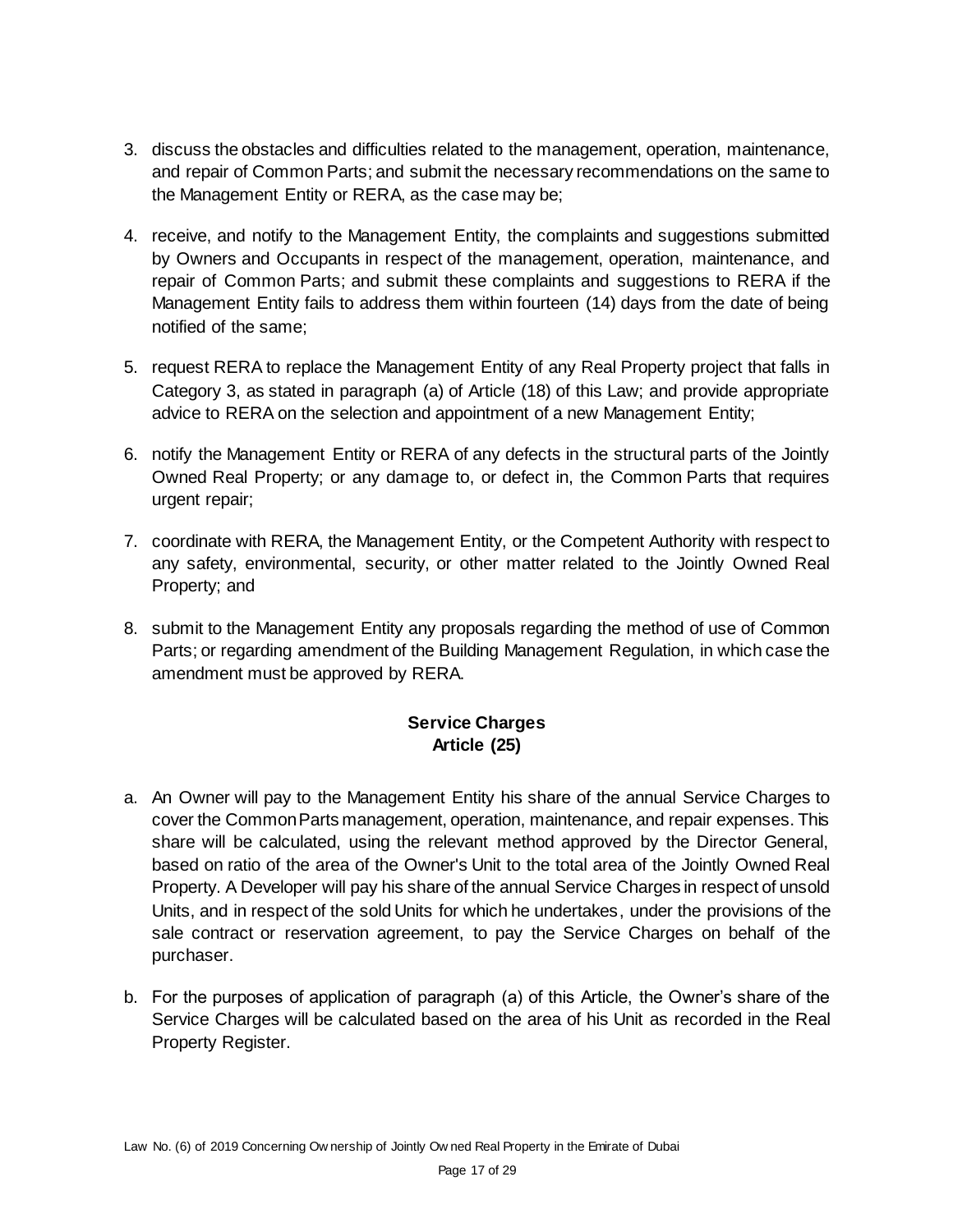# **Usage Charges Article (26)**

A Master Developer will be entitled to collect Usage Charges from Owners or Sub-developers in return for the management, operation, maintenance, or repair of the Common Parts in the Master Project. Such Usage Charges apply in respect of completed buildings, underconstruction buildings, and vacant land. The Owner or Sub-developer's share of the Usage Charges will be calculated using the method adopted pursuant to the relevant resolution issued by the Director General, provided that this method is in compliance with the approved Master Community Declaration.

## **Approval of Service Charges and Usage Charges Article (27)**

- a. A Management Entity must not charge Owners, or collect from them, any amounts whatsoever in return for the management, operation, maintenance, or repair of Common Parts or Common Facilities; or for any other reason, without first obtaining the relevant approval of RERA. This approval will be issued in accordance with the approved Master Community Declaration and the relevant rules and criteria approved by the Director General.
- b. For the purposes of application of paragraph (a) of this Article, RERA may not approve or ratify the Service Charges or Usage Charges budget unless it is approved by a certified audit firm recognised by RERA for this purpose.
- c. Where necessary, RERA may approve a temporary Service Charges budget until the budget referred to in paragraph (b) of this Article is approved. The temporary budget will be approved in accordance with the rules prescribed under the relevant resolution issued by the Director General.

# **Non-payment of Service Charges or Usage Charges Article (28)**

An Owner or Sub-developer may not refrain from paying the Service Charges or Usage Charges approved by RERA. An Owner may not waive his interest in Common Parts to avoid paying the charges due from him.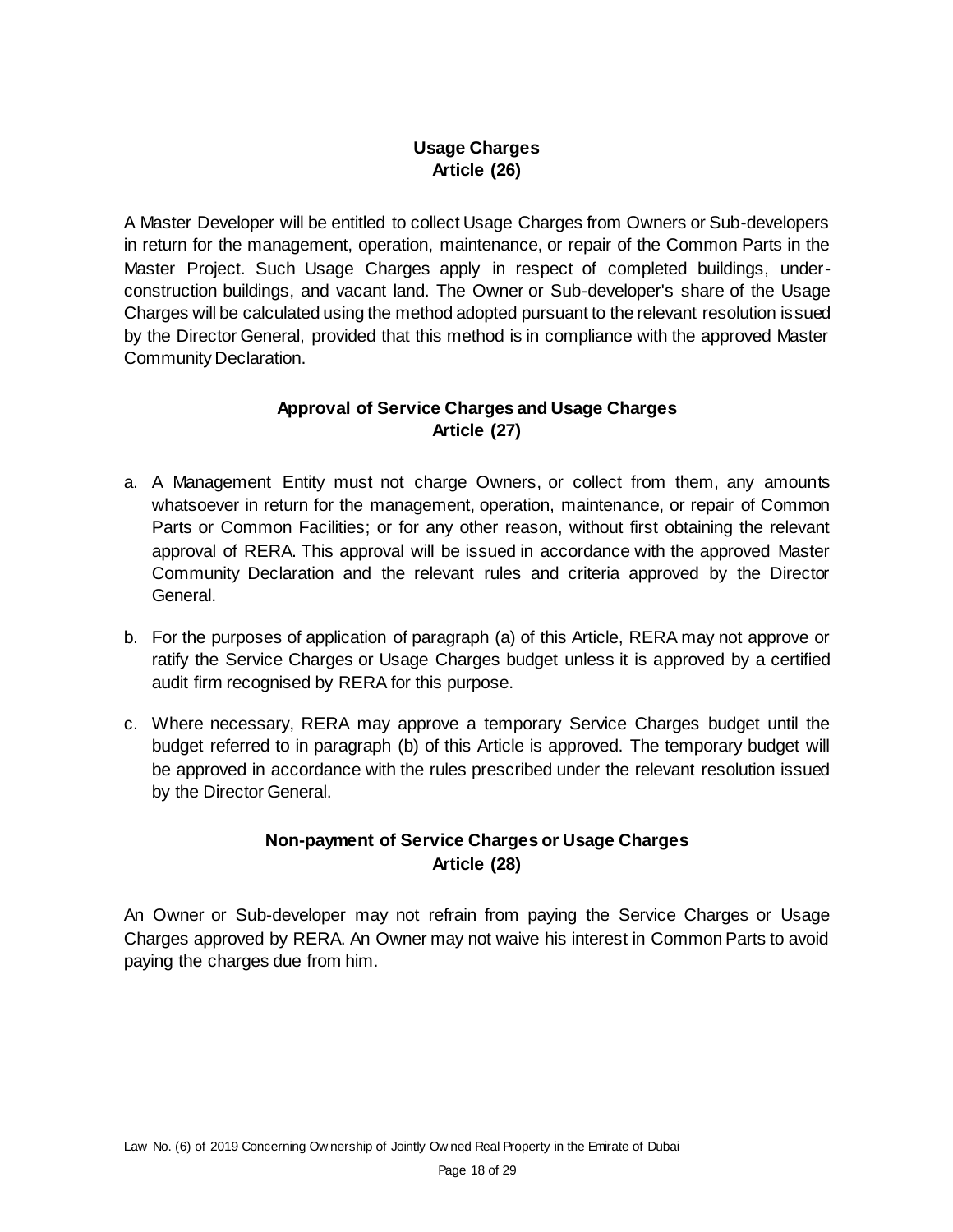# **Preventing Owners from Using Units Article (29)**

A Developer or Management Entity must not take any action against any Owner to prevent him from taking possession of, or using, his Unit or using Common Parts or Common Facilities, with the intent of forcing him to pay Service Charges or Utility Services in contravention of the procedures stipulated in this Law and the resolutions issued in pursuance hereof.

## **Deposit and Disposition of Service Charges Article (30)**

- a. A Management Entity must open a Service Charges account for each Jointly Owned Real Property with a bank licensed to operate in the Emirate and recognised by RERA.
- b. In accordance with the rules prescribed under the relevant resolution issued by the Director General, the Management Entity must deposit the Service Charges it collects in the account referred to in paragraph (a) of this Article within seven (7) working days from the date of collection of these charges.
- c. The amounts deposited in the Service Charges account may not, for any reason whatsoever, be subject to attachment in favour of the Management Entity creditors.
- d. Until a Management Company is appointed by RERA, the Developer must undertake the management of the Jointly Owned Real Property and maintain the Service Charges paid by Owners in the relevant Service Charges account, as prescribed by this Law.
- e. The funds deposited in the Service Charges account may not be disposed of, and may only be used for the following purposes:
	- 1. paying for Common Parts cleaning services;
	- 2. paying for security and safety services in the Jointly Owned Real Property;
	- 3. paying for the operation, maintenance, repair, and improvement of Common Parts and their fixtures, fittings, and installations; and for preserving the same in a good condition;
	- 4. paying the Jointly Owned Real Property insurance premiums;
	- 5. paying any fees for the audit of the accounts and budgets related to the Service Charges account;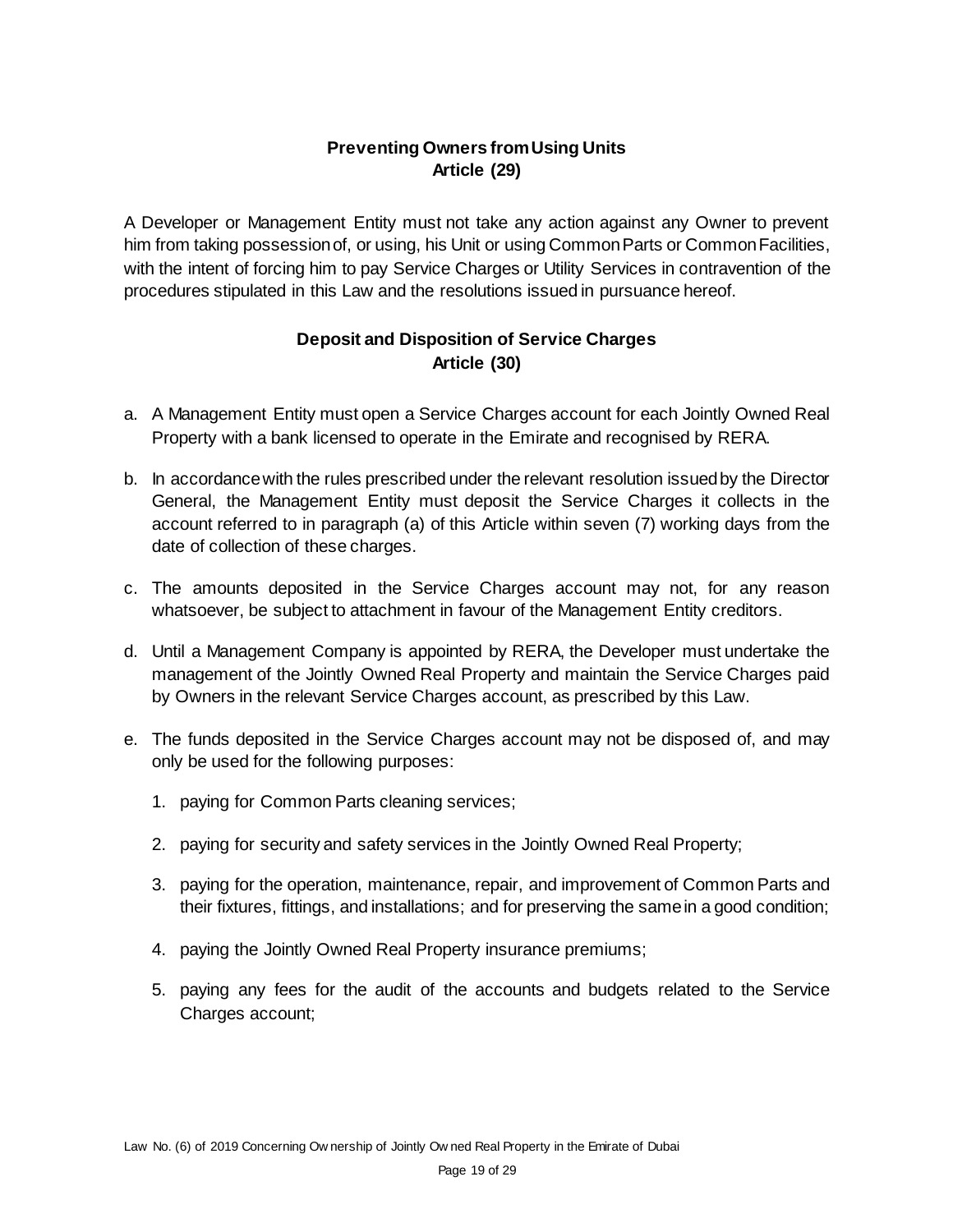- 6. paying the Management Company fees, as per the amount and method of payment determined by RERA;
- 7. cover the Developer's administrative expenses related to Major Projects, as approved by RERA;
- 8. creating a cash reserve to cover emergency expenses, or to replace equipment and devices in Common Parts, which must be deposited in an account separate from the Service Charges account and may not be disposed of for any purposes, other than in critical emergencies, without first obtaining the approval of RERA;
- 9. paying any fees or costs in return for inspecting; or overseeing the management, operation, maintenance, and repair of, Jointly Owned Real Property by RERA; and
- 10. covering any other costs prescribed under the Master Community Declaration and approved by RERA, as required for the management, operation, maintenance, and repair of Common Parts.
- f. Where the cash reserve referred to in sub-paragraph (e)(8) of this Article is not sufficient to cover emergency expenses, the DLD may, subject to obtaining the relevant prior approval of RERA, request Owners to cover these expenses.

# **Deposit and Disposition of Usage Charges Article (31)**

- a. A Master Developer must open a Usage Charges account for each Major Project with a bank licensed to operate in the Emirate and recognised by RERA.
- b. In accordance with the rules prescribed under the relevant resolution issued by the Director General, the Management Entity must collect Usage Charges and deposit them in the account referred to in paragraph (a) of this Article within seven (7) working days from the date of collection of these charges.
- c. Where the Developer uses Common Facilities for profitable commercial purposes based on the DLD approval, he must deposit a percentage of the net profits generated from that use in the Usage Charges account within ten (10) days from the date of collection of the proceeds from use of the Common Facilities. This percentage of net profits will be determined pursuant to the relevant resolution issued by the Director General.
- d. The funds deposited in the Usage Charges account will be used only for the purposes stated in paragraph (e) of Article (30) of this Law in relation to Common Facilities in the Major Project.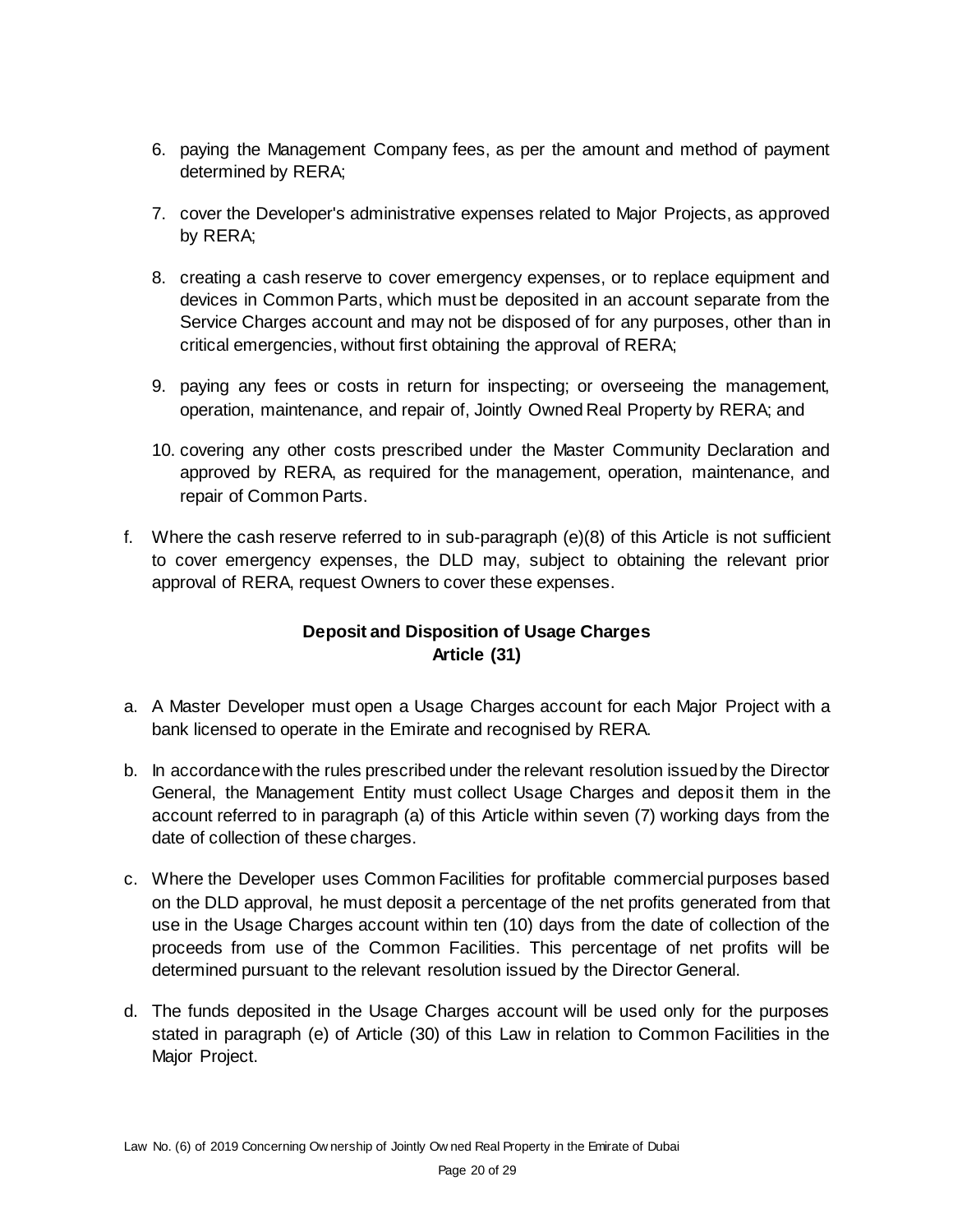- e. In addition to the purposes mentioned in paragraph (e) of Article (30) of this Law, the Master Developer may, subject to obtaining the prior approval of RERA, use a portion of the funds deposited in the Usage Charges account for the purposes of repair and maintenance in the Developer-owned Areas in the Master Project, provided that these areas are available for public use without consideration.
- f. The amounts deposited in the Usage Charges account may not, for any reason whatsoever, be subject to attachment in favour of the Master Developer creditors.

# **Collection of Service Charges and Usage Charges Article (32)**

- a. The Management Entity will have a lien on every Unit for unpaid Service Charges in respect thereof. A Unit may not be disposed of unless these charges are paid to the Management Entity.
- b. Where an Owner fails to pay his share of the Service Charges or any part thereof, the Management Entity must request him to pay such charges within thirty (30) days from being served the relevant written notice approved by RERA. In the event of failure of the Owner to pay the charges within this time limit, the financial claim made by the Management Entity against the Owner will be enforceable by the execution judge at the RDSC in accordance with the relevant rules and procedures adopted by the RDSC.
- c. Where necessary, the competent execution judge may order that a Unit in respect of which the Owner fails to pay his share of Service Charges is sold by public auction to collect these charges.
- d. An Owner who defaults in paying his share of Service Charges must pay any court fees and costs, or advocates' fees, adjudged by the competent execution judge.
- e. RERA will determine the method of service of the notice referred to in paragraph (b) of this Article.
- f. The provisions of this Article apply to the collection of Usage Charges owed to Master Developers.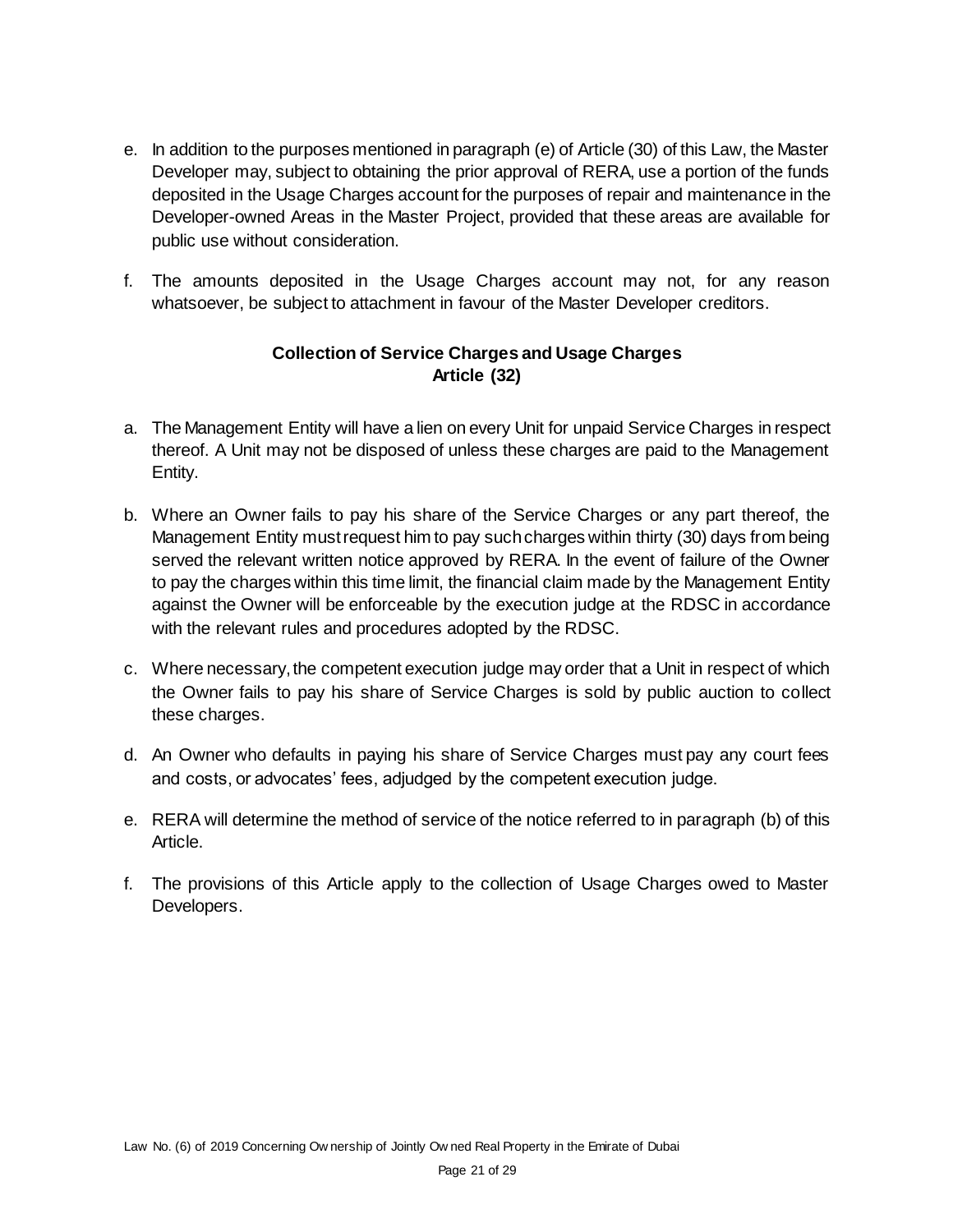# **Audit and Inspection Article (33)**

- a. RERA will inspect; and audit the management, operation, maintenance, and repair of, the Jointly Owned Real Property, Common Parts, and Common Facilities. For these purposes, RERA will have the authority to:
	- 1. inspect Jointly Owned Real Property, Common Parts, and Common Facilities; and verify their suitability for the intended purposes, without prejudice to the functions of the Competent Authority;
	- 2. record violations and serve notices on Developers or Management Entities, as the case may be, where it is proven that they have failed to preserve the Jointly Owned Real Property, Common Parts, or Common Facilities in a good condition; and grant them time limits as necessary to remedy such violations;
	- 3. audit the revenue credited, and the expenditure debited, to the Service Charges account and the Usage Charges account; and for this purpose, request any information, data, or statements and engage a certified auditor recognised by RERA in this regard;
	- 4. consider the complaints filed against Developers, Management Entities, or Owners Committees in relation to the management, operation, maintenance, and repair of Jointly Owned Real Property, Common Parts, and Common Facilities; and take the necessary action in respect thereof;
	- 5. Audit the contracts and agreements concluded by Management Entities with maintenance, security, cleaning, insurance, and other corporations and companies; and
	- 6. exercise any other duties or powers assigned to it by the Director General.
- b. RERA may outsource any of its duties and delegate any of its powers under paragraph (a) of this Article to any natural or legal person in accordance with the relevant conditions and rules approved by the Director General.

# **Conclusion of Contracts and Agreements Article (34)**

a. A Management Entity will conclude contracts and agreements with maintenance, security, cleaning, insurance, and other corporations and companies to the extent required to enable it to perform its duties and obligations as prescribed in this Law.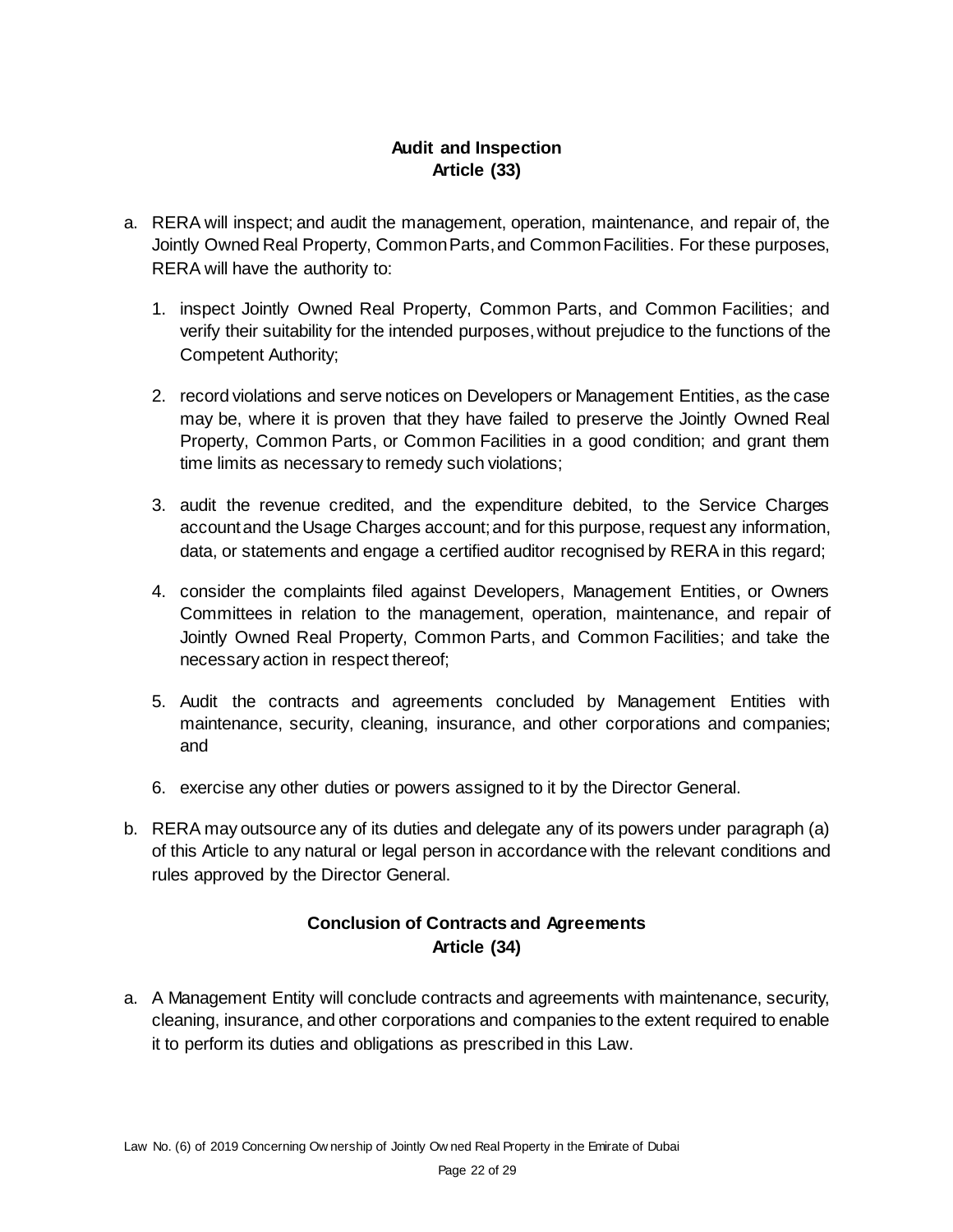b. A Management Entity must provide RERA, every six (6) months, with a periodic report on the management of, and the maintenance works performed in, Jointly Owned Real Property, Common Parts, and Common Facilities. Where necessary, RERA may request the Management Entity to provide it with any information or with a statement of the revenue and expenditure related to Service Charges or Usage Charges.

### **Repair and Maintenance Works Article (35)**

- a. Where it is established to the satisfaction of RERA that Common Parts or Common Facilities are not duly maintained, or not preserved in a good, clean, and serviceable condition, RERA may serve a written notice on the Management Entity requesting it to take any necessary action or perform the relevant repair or maintenance works it deems appropriate.
- b. RERA must state in the notice referred to in paragraph (a) of this Article, the required repair and maintenance works and the dates of commencement and completion of such works.
- c. Where the Management Entity fails to perform repair or maintenance works in accordance with paragraph (a) of this Article, RERA may appoint any other entity to perform all or any of these works; and debit the costs and expenses incurred in this regard to the Service Charges account or to the Usage Charges account referred to in Article (30) and Article (31) of this Law respectively.

#### **Security Deposit for Repair of Common Parts and Common Facilities Article (36)**

- a. A Management Entity must provide a bank guarantee, in favour of the DLD and in the amount it determines, with respect to all Jointly Owned Real Property managed by that Management Entity. The bank guarantee will be held as a security deposit to be used to remedy any damage sustained by Common Parts or Common Facilities as a result of omission or negligence on the part of the Management Entity.
- b. Where Jointly Owned Real Property, Common Parts, or Common Facilities sustain damage as a result of any act, negligence, or omission of the Management Entity, RERA may serve a written notice on the Management Entity requesting it to remedy such damage within the time limit specified by RERA.
- c. Where the Management Entity fails to remedy the damage within the time limit specified in the notice served on it pursuant to paragraph (b) of this Article, RERA may appoint any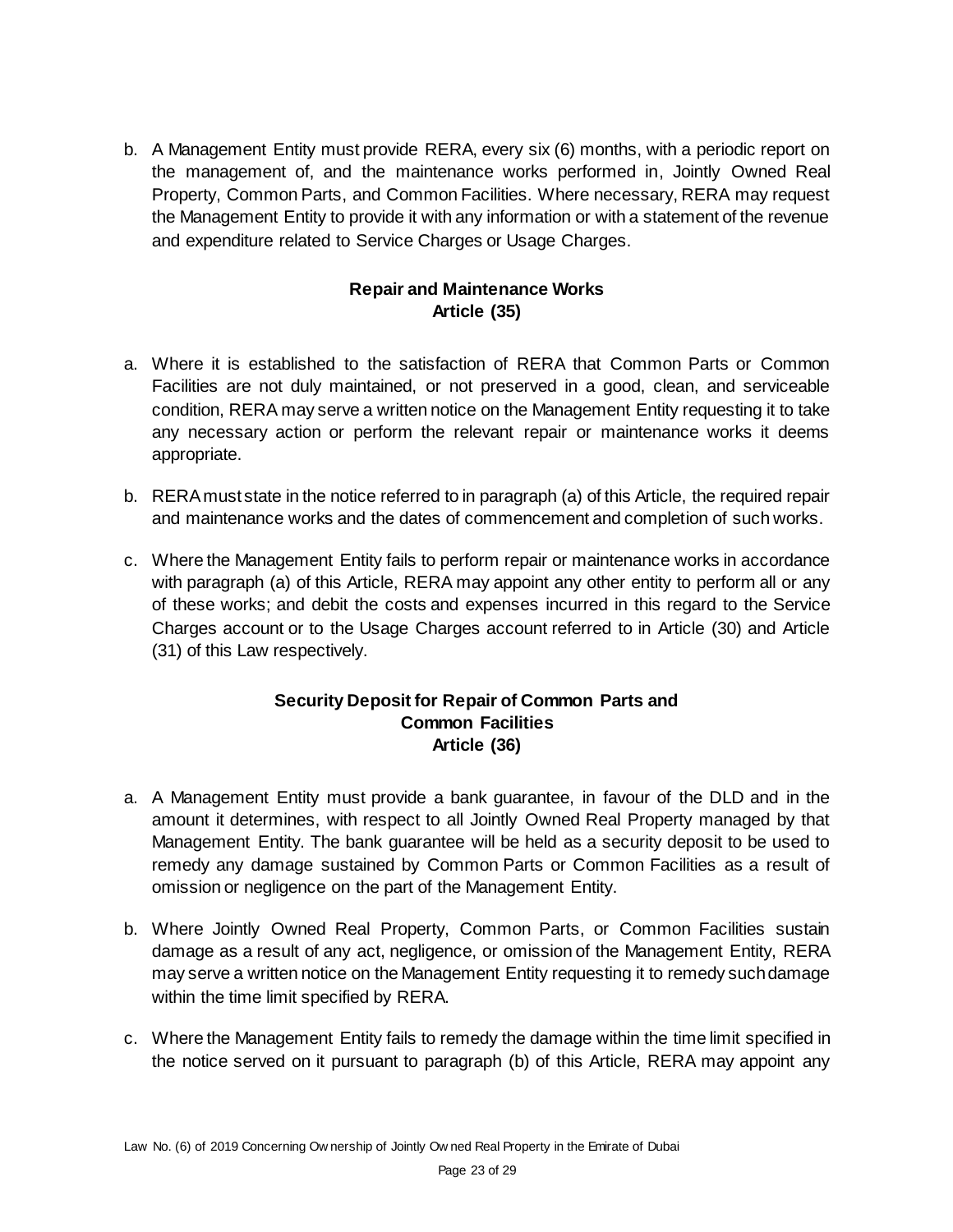other entity to fulfil all or any of the requirements stated in the notice and deduct the costs and expenses incurred in this regard from the bank guarantee referred to in paragraph (a) of this Article.

### **Incompetence of Developers or Hotel Project Management Companies Article (37)**

- a. Where a Developer or Hotel Project Management Company is proven incompetent or unable to manage Jointly Owned Real Property or Common Parts in projects that fall in Category 1 or Category 2, as stated in paragraph (a) of Article (18) of this Law, in a manner that ensures their sustainability and serviceability, the CEO may appoint a specialised Management Company to undertake the management and operation of that Jointly Owned Real Property or Common Parts.
- b. The provisions of paragraph (a) of this Article will apply if a Master Developer is proven incompetent or unable to manage the Common Facilities in a Master Project in a manner that ensures their sustainability and serviceability,

### **Incompetence of Management Companies Article (38)**

- a. Where RERA deems that a Management Company is incompetent, unqualified, or unable to manage and maintain Common Parts in Real Property projects that falls in Category 3, as stated in paragraph (a) of Article (18) of this Law, RERA may appoint a replacement Management Company to undertake the management of the Jointly Owned Real Property. In this case, RERA must adhere to the following procedures:
	- 1. notify the Owners Committee of the violations committed by the Management Company, and seek its opinion regarding such violations;
	- 2. serve a written warning on the Management Company stating its mistakes and wrong practices with respect to the management, operation, maintenance, and repair of Common Parts; whereupon the Management Company may respond to that written warning within fourteen (14) days from the date of service of the warning;
	- 3. appoint a certified audit firm to audit the Service Charges account and verify the Management Company's compliance with the Service Charges budget approved by RERA; and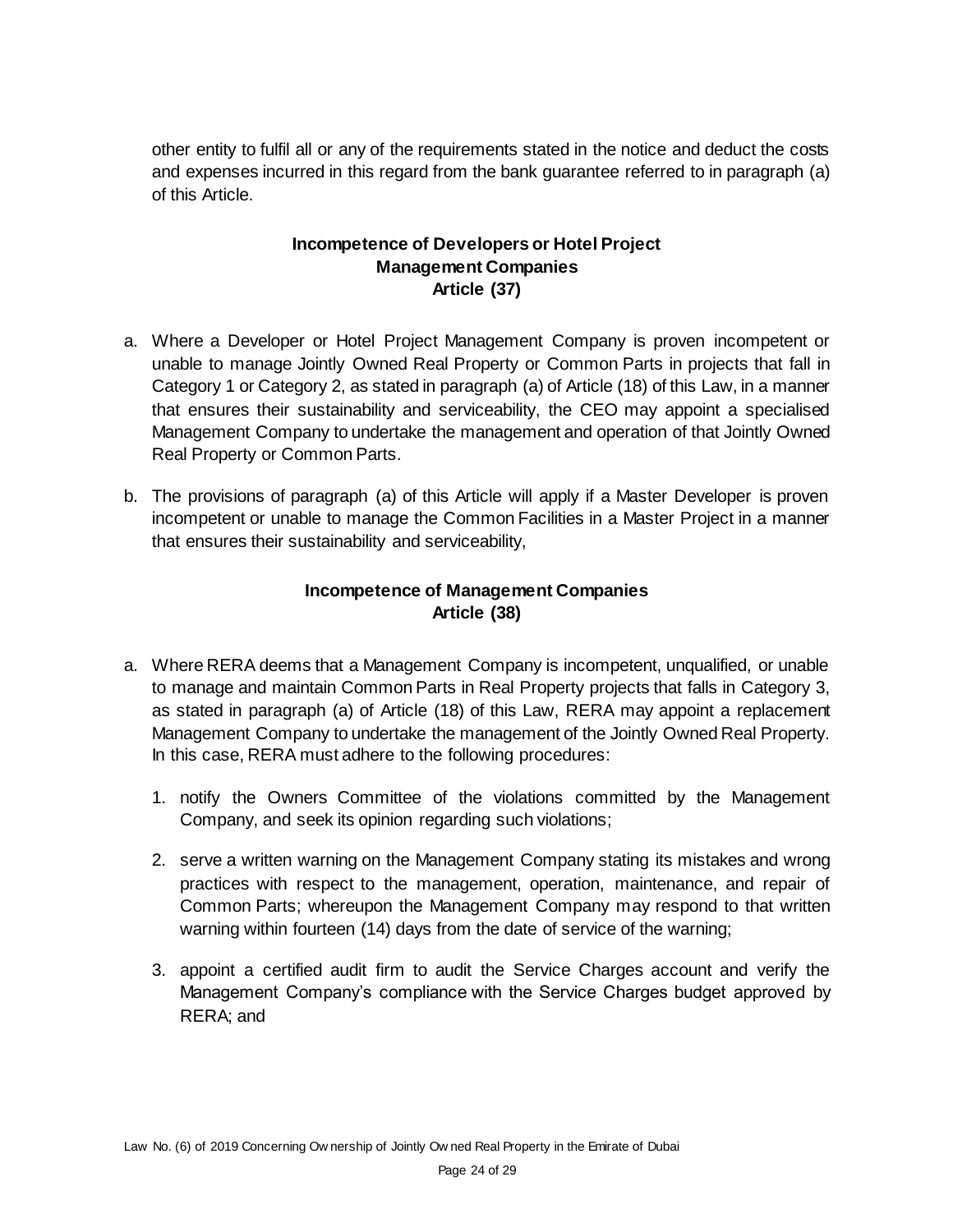- 4. grant the Management Company a time limit to hand over the management of the Jointly Owned Real Property to the replacement Management Company within thirty (30) days from the date of issue of RERA's decision appointing that replacement Management Company.
- b. Where any damage to property in the Jointly Owned Real Property or Common Parts is caused by the acts of the substituted Management Company, that company will be liable for the cost of remedy of this damage, which will be deducted from the bank guarantee provided by that company, as referred to in paragraph (a) of Article (36) of this Law.

## **Alterations to Jointly Owned Real Property Article (39)**

- a. Without prejudice to the construction legislation in force in the Emirate, an Occupant may make substantial alterations or modifications to the structure or external appearance of his Unit, or to any part of the Jointly Owned Real Property, only after obtaining the approval of the Master Developer, the DLD, and the Competent Authority.
- b. An Occupant who violates the provisions of paragraph (a) of this Article will be liable for remedying, at his own expense and in the manner prescribed by Master Developer or RERA, any damage arising from the alterations or modifications made by him.
- c. Where an Occupant fails to remedy the damage in accordance with paragraph (b) of this Article, RERA or the Master Developer may appoint any entity to remedy such damage; and hold the Occupant liable for the remedy costs and expenses.
- d. Subject to the provisions of the Building Management Regulation, an Occupant and his guests must use Common Parts only for their intended purposes, and in a manner that does not prejudice the rights of others to use these Common Parts, disturb them, or endanger their safety or the safety of the Jointly Owned Real Property.

# **Liability of Developers Article (40)**

a. Subject to the provisions governing contractor agreements, as stipulated in the abovementioned Federal Law No. (5) of 1985, a developer will remain liable, for a period of ten (10) years from the date of obtaining the completion certificate of the Real Property project developed by him, to remedy or rectify any defects in the structural parts of the Jointly Owned Real Property.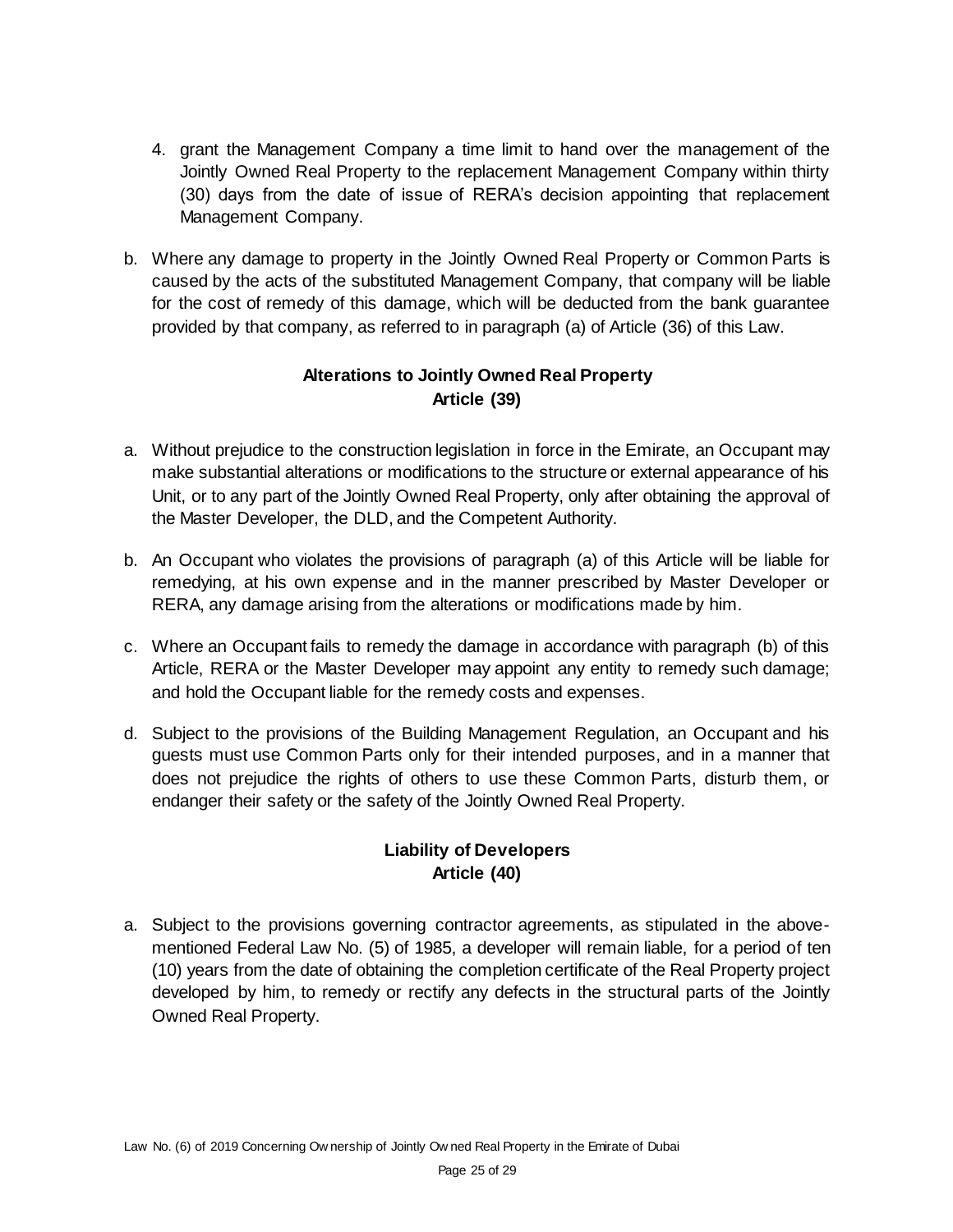- b. The Developer will remain liable, for a period of one (1) year from the date of handover of the Unit to the Owner, for repairing or replacing defective installations in the Jointly Owned Real Property. These include mechanical and electrical works, sanitary and sewerage installations, and similar installations. Where an Owner refrains from taking possession of his Unit for any reason, the above-mentioned liability period will commence from the date of obtaining the completion certificate of the Real Property project developed by the Developer.
- c. Subject to the provisions of paragraphs (a) and (b) of this Article, nothing in this Law may preclude or prejudice any rights or warranties granted to Owners as against Developers pursuant to any other legislation.
- d. An agreement which is made after this Law comes into force and which contradicts, in any way, the provisions of this Article will be deemed null and void.

### **Insurance of Jointly Owned Real Property Article (41)**

- a. A Management Entity must insure the Jointly Owned Real Property under an insurance policy that covers the maintenance and reconstruction of the Jointly Owned Real Property in case of fire, damage, or destruction for any reason whatsoever. For these purposes, the beneficiary of the insurance must be the Management Entity.
- b. The Management Entity must insure the Jointly Owned Real Property against the liability for damage and for bodily injuries sustained by Occupants or third parties.
- c. Insurance premiums payable by Owners will be calculated pursuant to the insurance contracts concluded with insurance companies, and will be included in the Service Charges.

# **Dispute Resolution Article (42)**

In addition to the functions assigned to the RDSC under the legislation in force, the RDSC will have the exclusive jurisdiction to hear and determine all disputes and disagreements related to the rights and obligations stipulated in this Law and the resolutions issued in pursuance hereof, in accordance with the relevant rules and procedures adopted by the RDSC.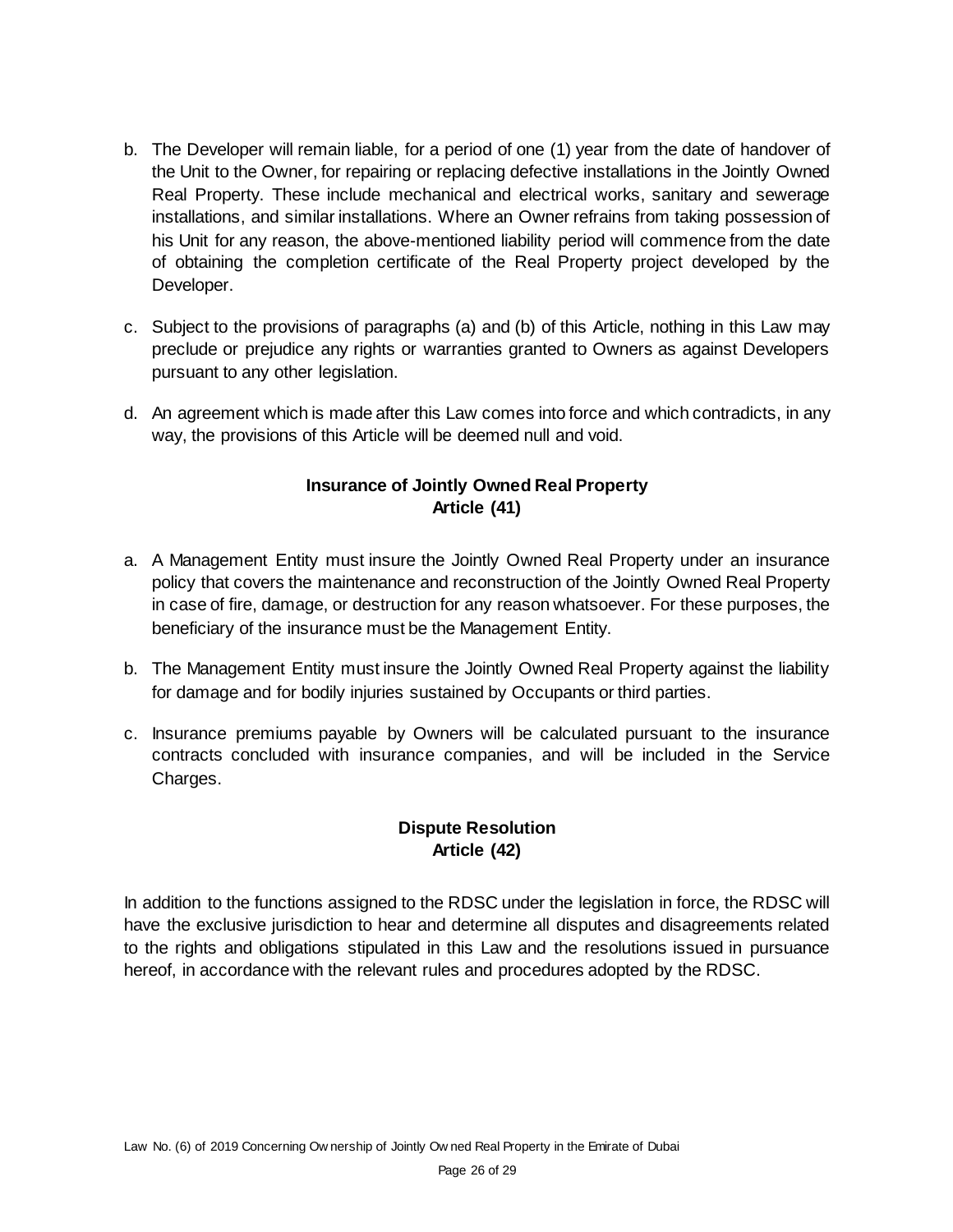# **Fees Article (43)**

In return for issuing the approvals and providing the services prescribed under this Law and the resolutions issued in pursuance hereof, the DLD will collect the fees determined pursuant to the relevant resolution issued by the Chairman of the Executive Council.

# **Sanctions and Administrative Penalties Article (44)**

- a. Without prejudice to any stricter penalty stipulated in any other legislation, a person who commits any act constituting a violation of the provisions of this Law and the resolutions issued in pursuance hereof will be punished by a fine of not less than one million Dirhams (AED 1,000,000.00). Upon repetition of the same violation within one (1) year from the date of the previous violation, the amount of the fine will be doubled. A fine must not exceed two million Dirhams (AED 2,000,000.00).
- b. The acts constituting a violation of the provisions of this Law, and the fines prescribed for each of these acts, will be determined pursuant to the relevant resolution issued by the Chairman of the Executive Council.

### **Law Enforcement Article (45)**

The persons nominated by a resolution of the Director General will have the capacity of law enforcement officers to record the acts committed in breach of the provisions of this Law and the resolutions issued in pursuance hereof. For this purpose, they may issue the necessary violation reports and seek the assistance of concerned Government Entities in the Emirate, including police personnel.

### **Grievances Article (46)**

Any affected party may submit a written grievance to the Director General against any decision or measure taken against him under this Law and the resolutions issued in pursuance hereof, within thirty (30) days from the date of being notified of the contested decision or measure. The grievance will be determined, within thirty (30) days from the date of its submission, by a committee formed by the Director General for this purpose. Without prejudice to the grievant's right to recourse to the RDSC to seek any relief, the decision issued in respect of the grievance will be final.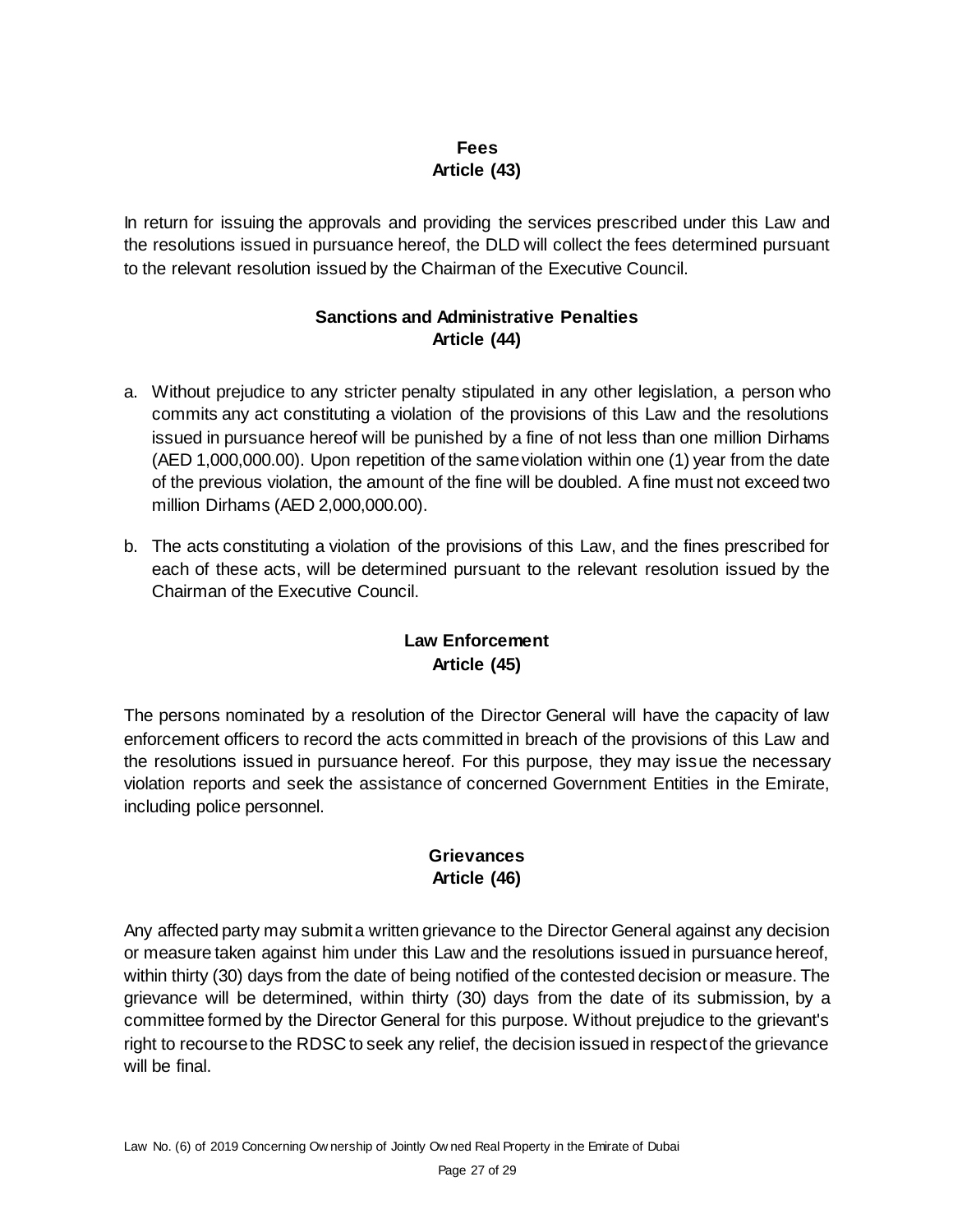# **Payment of Revenues Article (47)**

The fees and fines collected pursuant to this Law and the resolutions issued in pursuance hereof will be paid to the Public Treasury of the Government.

### **Compliance Article (48)**

- a. All Developers, Management Entities, and Owners Associations must comply with the provisions of this Law within six (6) months from its effective date. Where necessary, the Director General may extend this grace period for the same period.
- b. The provisions of this Law will apply without prejudice to the provisions of the contracts concluded before its effective date between Developers and Owners and the Master Community Declarations approved by and filed with RERA, except for the provisions related to the exemption applicable to the constitution of Owners Associations.

# **Succession of Owners Associations by Management Entities Article (49)**

All rights and obligations of Owners Associations, arising before the effective date of this Law, are hereby transferred to Management Entities.

# **Issuing Implementing Resolutions Article (50)**

The Director General will issue the resolutions required for the implementation of this Law. These resolutions will be published in the Official Gazette of the Government of Dubai.

# **Repeals Article (51)**

- a. The above-mentioned Law No. (27) of 2007 is hereby repealed. Any provision in any other legislation will also be repealed to the extent that it contradicts the provisions of this Law.
- b. The bylaws, regulations, and resolutions issued in implementation of the above-mentioned Law No. (27) of 2007 will continue in force, to the extent that they do not contradict this Law, until new superseding bylaws, regulations, and resolutions are issued.